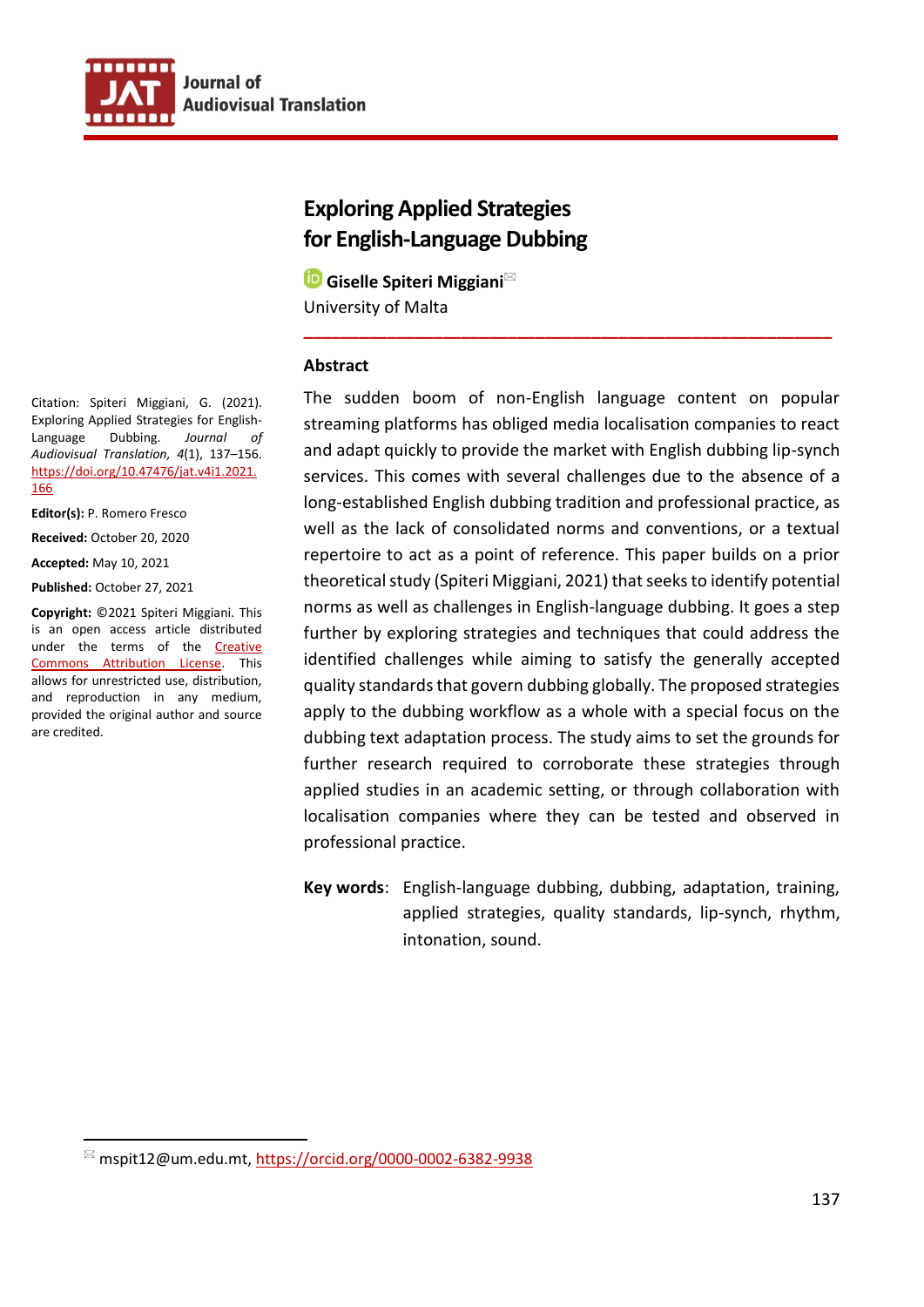# **1. Introduction**

New ways of consuming audiovisual content have given rise to new trends, audiences, and consequently new localisation demands (Jenner, 2019). The rapidly growing increase in availability of non-English language productions on over-the-top (OTT) platforms, such as Netflix, Amazon Prime Video and Hulu, has given birth to a new media localisation sub-industry, that of English-language dubbing.

One of the reasons for the increase in non-English language content is that a number of streaming platforms need to comply with an EU requirement whereby 30 percent of distributed content in Europe has to be European, as stated in **[Article 13](https://eur-lex.europa.eu/legal-content/EN/TXT/PDF/?uri=CELEX:32018L1808&from=EN)** of the *Audiovisual Media Services Directives* issued in November 2018 in the *Official Journal of the European Union*. This directive implies producing, acquiring or funding European content.

Original productions in Spanish, Italian, Swedish, Danish, German, French and so on, come with English language subtitled and dubbed streams in English-speaking countries or other territories where English is largely understood and target language versions may not be provided. The need to provide a dubbed stream may be due to the fact that not all Anglophone viewers are necessarily accustomed to subtitles, considering the substantial amount of English language original content that has been available so far. A consumer research study carried out by Netflix seems to demonstrate that US viewers who watch the English dubbed streams of foreign language series are more likely to continue watching till the end. Netflix also claims that deliberately defaulting to the English dubbed dialogue has actually led to increased viewership in the US (Roettgers, 2018). Despite this, viewer response doesn't always seem so favourable; English dubbing has been described by consumers as "dubby" and "awkward," to the point that Netflix has been trying to address the issue by seeking strategies that may enhance the quality, and consequently, the credibility of its English-dubbed streams (Goldsmith, 2019).

The sudden boom of foreign language content has obliged localisation companies to quickly adapt to provide the market with English dubbing lip-synch services. This comes with several challenges due to the absence of a long-established English dubbing tradition and modus operandi, as well as the lack of consolidated norms and conventions, or a textual repertoire to act as a point of reference.

A prior theoretical study intended at identifying potential norms as well as challenges in English dubbing explores whether English dubbed patterns are modelled on the standards that govern other dubbing languages and cultures (Spiteri Miggiani, 2021). The study provides an empirical qualitative analysis of a selection of English-dubbed fiction series of various source languages streamed on Netflix. The sample data encompasses the pilot episodes of: *The Hook Up Plan* (French, *Plan Coeur*) (Couvreur et al., 2018–present); *Money Heist* (Spanish, *La Casa de Papel*) (Pina at al., 2017–present); *Better Than Us* (Russian, *Luchshe, chem lyudi*) (Dzhunkovskiy et al., 2018–2019); *How to Sell Drugs Online (Fast)* (German) (Kässbohrer et al., 2019–present); *Fauda* (Hebrew/Arabic) (Benasuly Amit et al., 2015–present). These are examined *in primis* as target culture audiovisual texts in their own right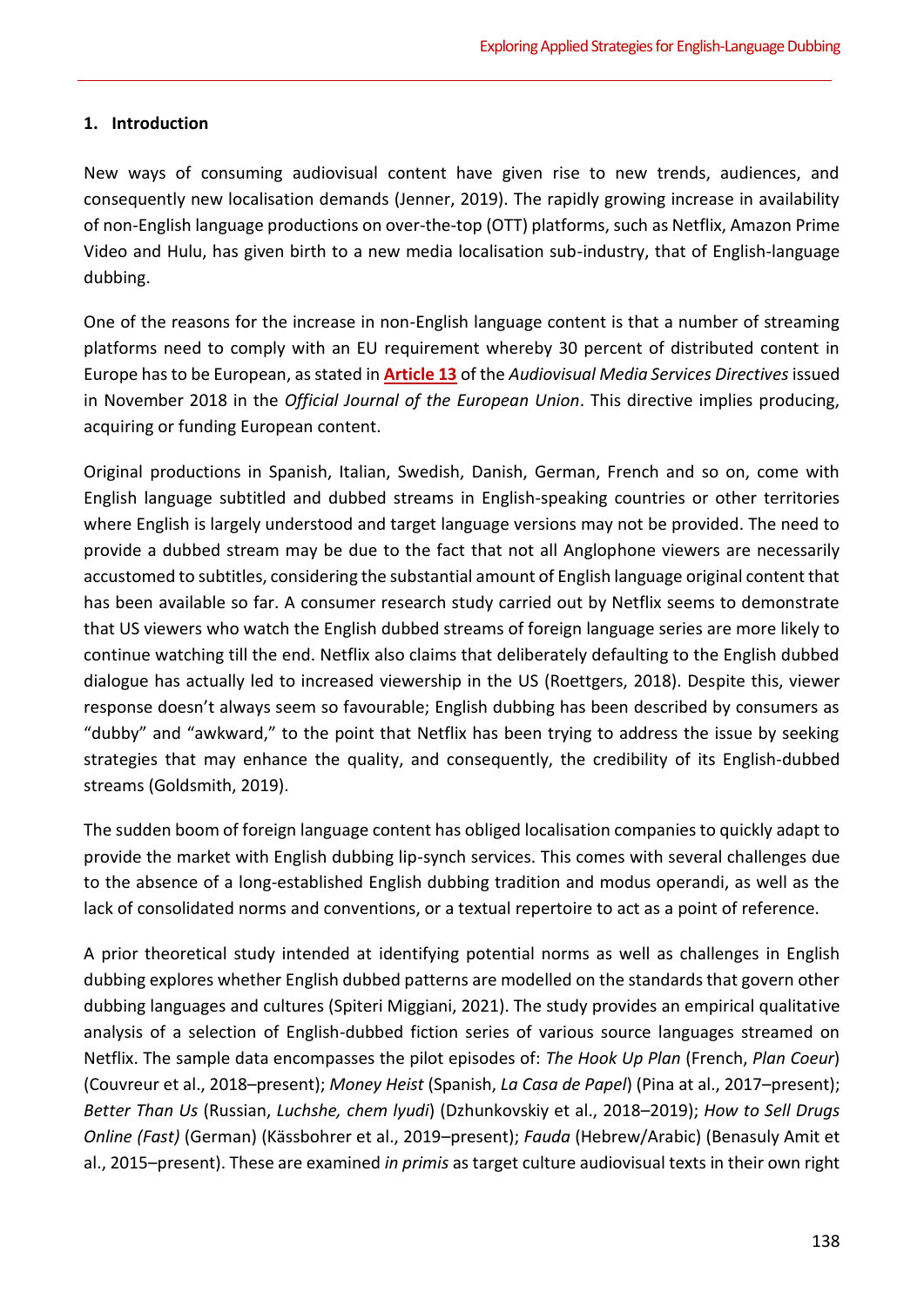and only later in comparison with their original counterparts. The identified patterns are analysed vis-à-vis a revisited classification of quality parameters (outlined later on), adapted further from the commonly accepted quality standards proposed and discussed by Chaume (2007), among other scholars. This study reveals that due attention is given to dialogue synchronisation in terms of matching duration, pauses and lip movements, even though the last-mentioned also presents inconsistencies. Naturalness in the target language and speech tempo are prioritised and pursued, though sometimes affecting other quality parameters, such as rhythmic synchrony that emerges as a major challenge throughout. Other recurrent patterns across the data sample analysed include unnatural intonation (mostly at a speech melody level), and instances of hollow sound quality, particularly in outdoor scenes.

The present study attempts to tackle each of the challenges that have emerged, and that shall be outlined below, by proposing applied strategies that aim to achieve the generally accepted dubbing quality standards. It focuses on interlingual lip-synch dubbing, as opposed to phrase-synch dubbing or intralingual lip-synch dubbing (the latter being used mostly in the case of American English products dubbed into British English, or vice versa, especially for children's programmes). While most of the strategies proposed below are applicable to other dubbing languages as well, the primary focus is on English dubbing, being one of the "new entries" in the localisation industry.

This "newness", for both viewers and professionals, and the lack of consolidated norms, conventions and textual stock equivalents can be used to the advantage of the Anglophone dubbing industry. English dubbing is still in time to shape its own "dubbing personality" because it is not yet contaminated by an engrained tradition, approach, or previous influences and strategies. This tabula rasa scenario provides the opportunity to determine which quality standards to prioritise and how to achieve them.

# **2. Challenges Faced by the Industry in English-Language Dubbing**

Lack of habituation needs to be taken into account. Anglophone audiences are not accustomed to the consumption of dubbed products, and this certainly has an influence on viewer response. In other words, a positive or negative English dubbing experience does not depend solely on the quality of the dubbed product (Spiteri Miggiani, 2021). This premise is supported by the *dubbing effect* theory posited in Di Giovanni and Romero-Fresco (2019), and Romero-Fresco (2020), whereby viewers who are not accustomed to dubbing do not seem to possess that "self-defence" mechanism that unconsciously draws their attention away from the mouth and lip movements on screen, allowing them to enjoy the product. It is likely that Anglophone viewers do not possess such viewing mechanisms since these need to be developed over time and through continuous dubbing consumption (Zabalbeascoa, 1993, p. 248).

It might take a while before the audience is able to accept the *cultural discord* (Spiteri Miggiani, 2021)—that visual and aural mismatch or contrast between the body language on screen and the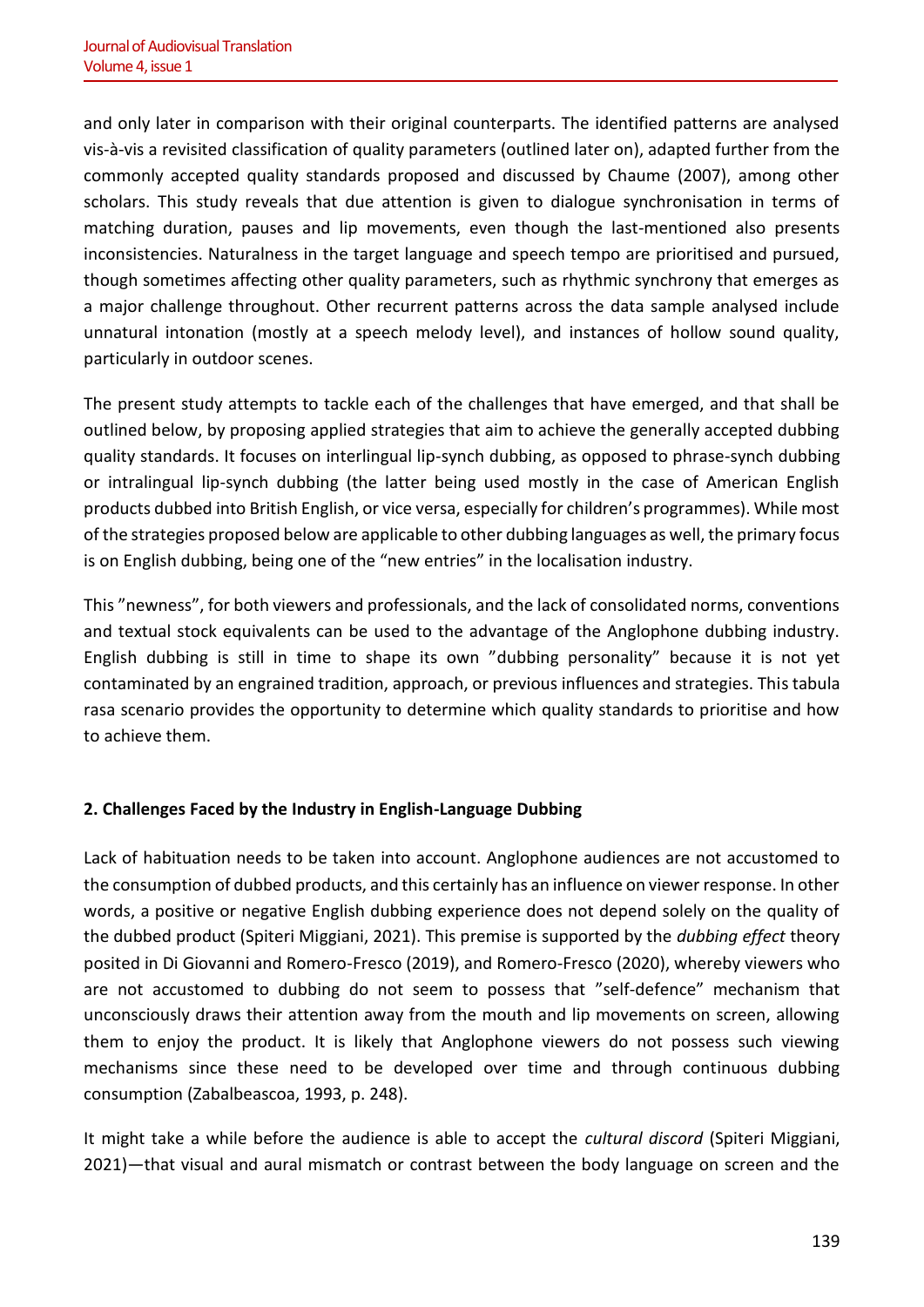verbal language heard (mainly on a suprasegmental level). The gestures, facial expressions and body language in general may not be easily associated with English-speaking cultures, and more importantly, with an English accent and pronunciation (for instance, a British accent heard over an Italian or Spanish actor that gesticulates). That said, habituation may help ease this contrast, as well. It all depends on how much the Anglophone audience is willing to close an eye when determining its own tolerance threshold and embracing a dubbing suspension of disbelief (Romero-Fresco, 2006).

In any case, the response towards dubbing does not depend solely on its audience. The responsibility also falls on the professional practice itself and the quality levels attained. The difficulties brought about by lack of familiarisation with dubbing apply also to the professionals involved. These were suddenly faced with the need to quickly adapt to new localisation demands with perhaps little or no time for extensive training. Many dubbing actors and translators/adaptors may very well be at their first dubbing attempts, and the lack of a well-consolidated point of reference raises the level of difficulty.

Defining quality in dubbing, without falling into the trap of prescriptivism or a narrow view based on a limited sample of dubbing cultures and languages, is no easy task. Along the years, researchers have put together a number of basic quality parameters that seem to make dubbing work in the eyes of viewers and practitioners, among these Whitman-Linsen (1992), Ávila (1997), Chaume (2007, 2012, 2020), Spiteri Miggiani (2019). Chaume (2007, 2020) discusses the importance of acceptable lipsynch, credible and natural-sounding dialogue, fidelity to the original product, semiotic cohesion between words and images, clear sound and volume, and adequate role interpretation.

Achieving such dubbing quality standards is the end goal of the strategies proposed in this paper. The identification and analysis of English dubbing challenges and patterns carried out in the previous study (Spiteri Miggiani, 2021) is based on a revisited list of quality parameters adapted further from Chaume (2007), while also proposing a subdivision into two categories: textual and non-textual.

# **Textual parameters:**

- Adequate lip synchronisation.
- Natural-sounding dialogue.
- Cohesion between dubbed dialogue and visuals.
- Fidelity to source text.
- Agreeable phonaesthetics.

# **Non-textual parameters:**

- Suitable voice selection.
- Convincing voice performance.
- Natural-sounding intonation.
- Appropriate sound quality.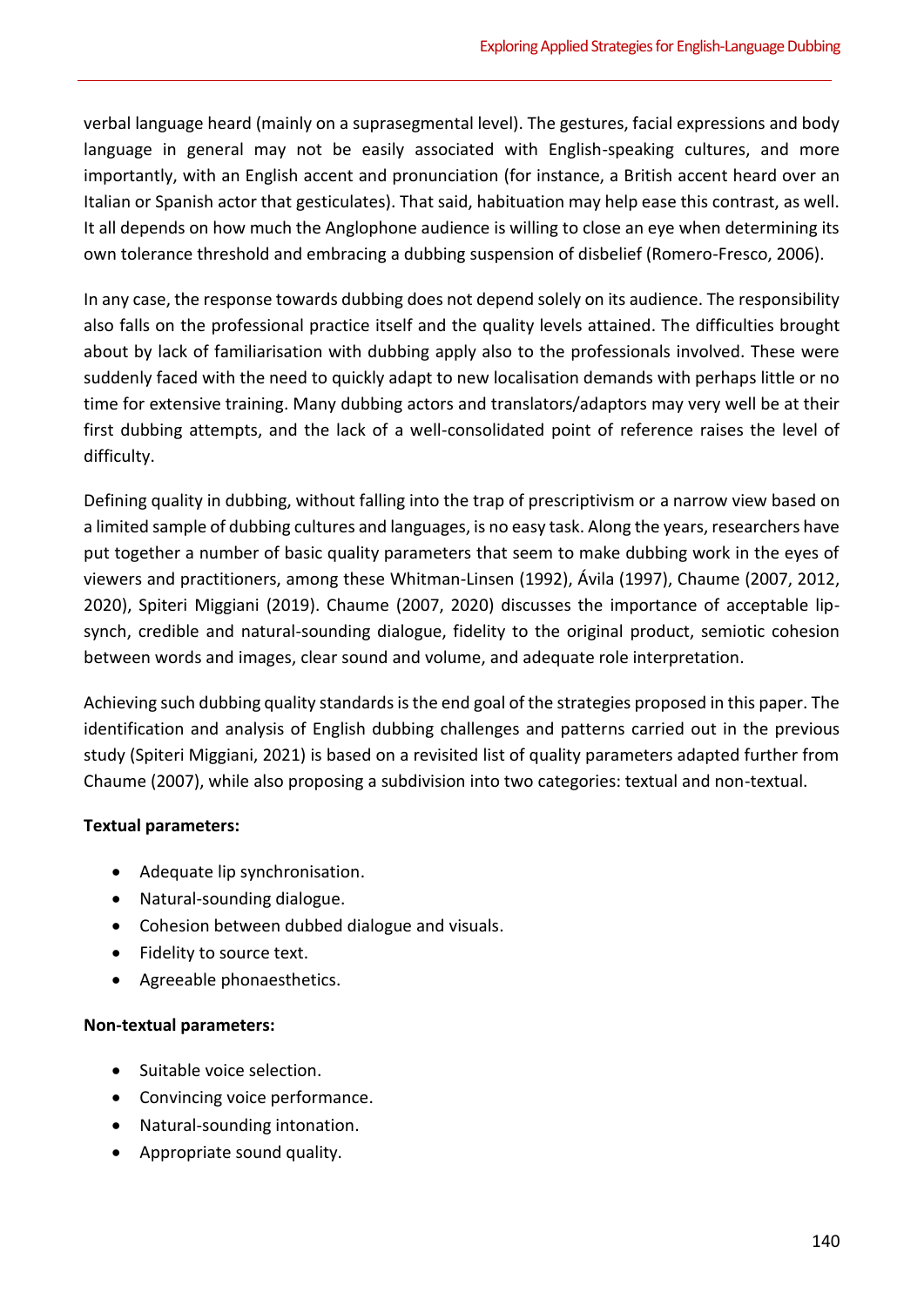Both categories are in actual fact interrelated, and every quality parameter has an impact on the overall result. Therefore, this is not meant to be a clear-cut division, but is simply intended to highlight and distinguish the main agents responsible for each category. The strategies proposed apply to the dubbing workflow as a whole, though they focus particularly on the dubbing text adaptation process. Generally speaking, it can be said that the textual quality parameters fall under the responsibility of dubbing translators and adaptors, while the other professionals are directly responsible for the non-textual parameters. This does not exclude intervention in the text (for enhanced synchrony, among other reasons) on behalf of dubbing directors, actors, supervisors and other dubbing professionals that belong mainly to the non-textual category. The overall synchronisation of a dubbed product does not depend only on text adaptation, but also on the dubbing actors, assistants and sound engineers. The text, of course, has an impact on both the actors' performance and on their use of tone, though the typical prosodic delivery that usually characterises dubbed speech – referred to as *dubbitis* by Sánchez-Mompeán (2020, p. 148) – seems to be mainly a result of the voice-acting process (Ávila, 1997; Chaves, 2000; Sánchez-Mompeán, 2020), as well as the recording modus operandi itself (Spiteri Miggiani, 2019), that is, the actual workflow and practical techniques, as will be discussed further on. For this reason, naturalness in the use of language and naturalness in the actors' use of intonation are considered distinct quality standards since they depend on separate factors and professionals.

The following sections draw on the classification of quality parameters outlined above in order to individually examine a number of identified challenges, together with possible strategies that can be applied by the professionals involved.

# **3. Non-Textual Parameters: Respective Challenges and Strategies**

# **3.1. Sound Mixing and Editing**

In dubbing, the achievement of optimal sound implies clarity, lack of noise or interference, and adequate volume levels. The newly recorded voices need to blend into the original music and effects track; this encompasses background noise and any dialogue retained in the original. When dialogue alternates between dubbed scenes and scenes that retain the original language, the shift in audio needs to be imperceptible, otherwise it will result in an annoying distraction, possibly breaking the dubbing suspension of disbelief.

It is important to ensure sufficient background noise (also referred to as general walla or buzz or ambience) because this adds depth and realism to the sound quality, therefore contributing to the credibility of the end product (Spiteri Miggiani, 2019, p. 143–148). Sound technicians need to make sure that volume levels are sufficient, and at times, background noise needs to be enhanced in the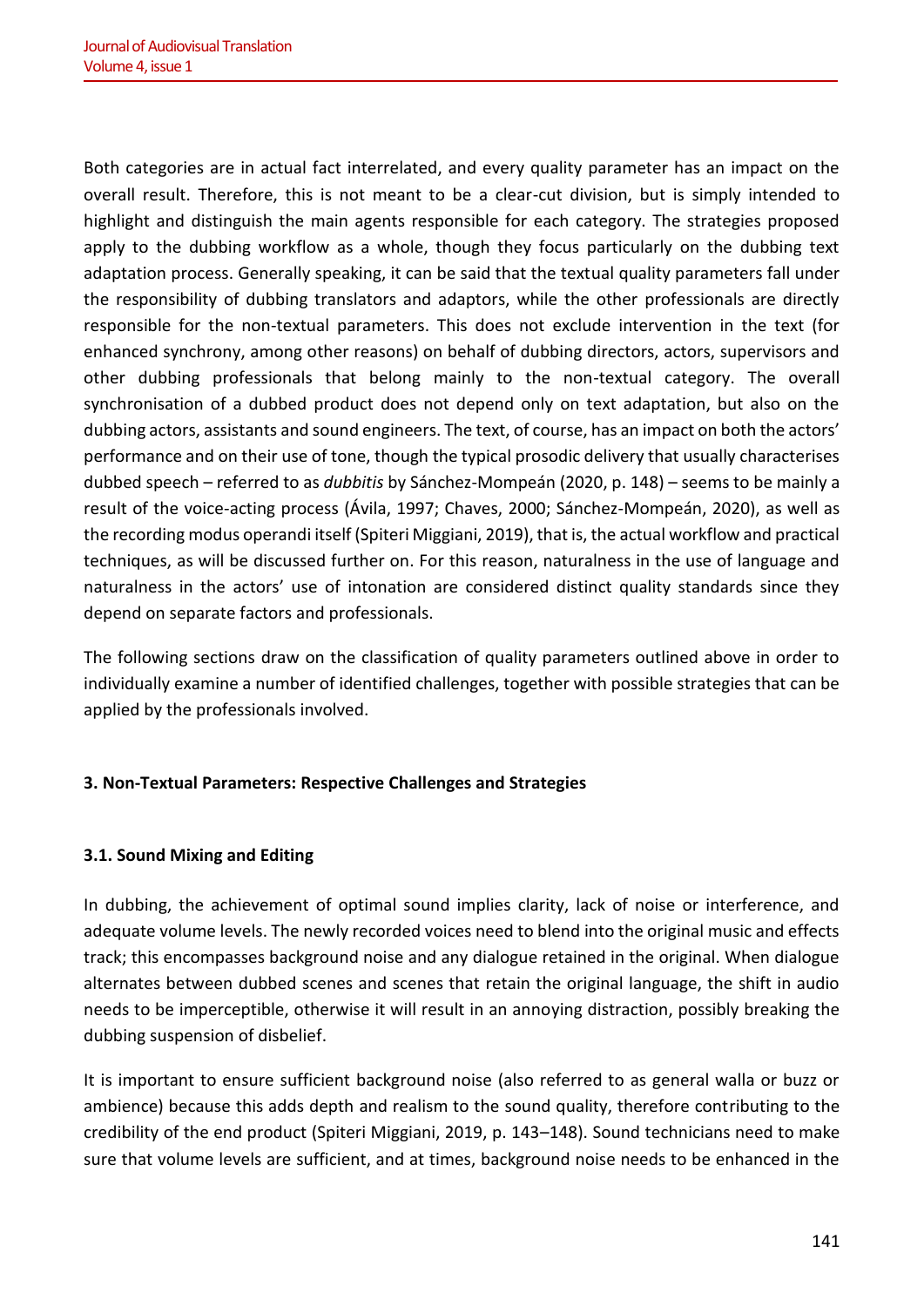dubbed track, especially when part of the original background noise track is lost. This may imply having to record and include additional—perhaps indistinct—dialogue lines, a strategy that also enables the dubbed version to feature general background murmur in the target language. Likewise, due attention needs to be given to television sets, computers, radio sets, mobiles or other devices playing audiovisual content. The possibility and feasibility of replacing these voice tracks must be taken into consideration.

A recurrent pattern identified in the aforementioned study (Spiteri Miggiani, 2021) is an evident hollowness in sound, and dryness in the dubbed voices, as though these were detached from their surroundings. This *soundproof studio effect* seems to emerge mostly in outdoor scenes. Enhancing reverberation can help merge voices with room tones or environment acoustics.

Another key element in dubbed tracks is consistency in volume levels when two characters are at the same distance from the camera. A discrepancy in the volume of speech between one character and another distracts the viewers, reminding them that the conversation has been fabricated in a studio. This may simply be due to the various actors not keeping the same distance from the studio microphone.

Likewise, long shots and distance voice effects need to be catered for accordingly, and this could mean instructing the dubbing actors to move further away from the microphone while recording, especially when the desired effect cannot be created digitally. Utterances that switch between long shots and close up shots would require alternating volume levels, while effects would need to be added when speech is uttered over the phone or behind a glass, or any other sound filter.

#### **3.2. Voice Selection, Performance, Delivery**

Choosing voice qualities in accordance with physique, character role, gender and age of on-screen actors ensures credibility (Bosseaux, 2015, p. 59). Voices need to meet viewer expectations as to what a character should sound like (Whitman-Linsen, 1992). Dubbing children seems to pose a challenge, at times resulting in voices that may sound slightly artificial (or almost synthetic), most likely due to the pitch settings required to make the actors in question sound younger. This is because children are often dubbed by female adults, or children who are slightly older than the characters played. Other than that, the previous study (Spiteri Miggiani, 2021) reveals compliance with global dubbing standards when it comes to voice selection and voice variety. On the whole, the characters are allocated to different voice actors (with perhaps some exceptions where the same voice actor dubs more than one character in the same series episode), while due attention is given to the selection of suitable voice qualities according to physique, character role, gender and age.

In order to enhance body-voice adherence, a strategy which is occasionally used in English dubbing is that of having the original actors dub themselves in English, where there is adequate language proficiency. Apart from body-voice adherence, an advantage provided by this method is that it can help minimise the *cultural discord effect* mentioned earlier. This method may result in a combination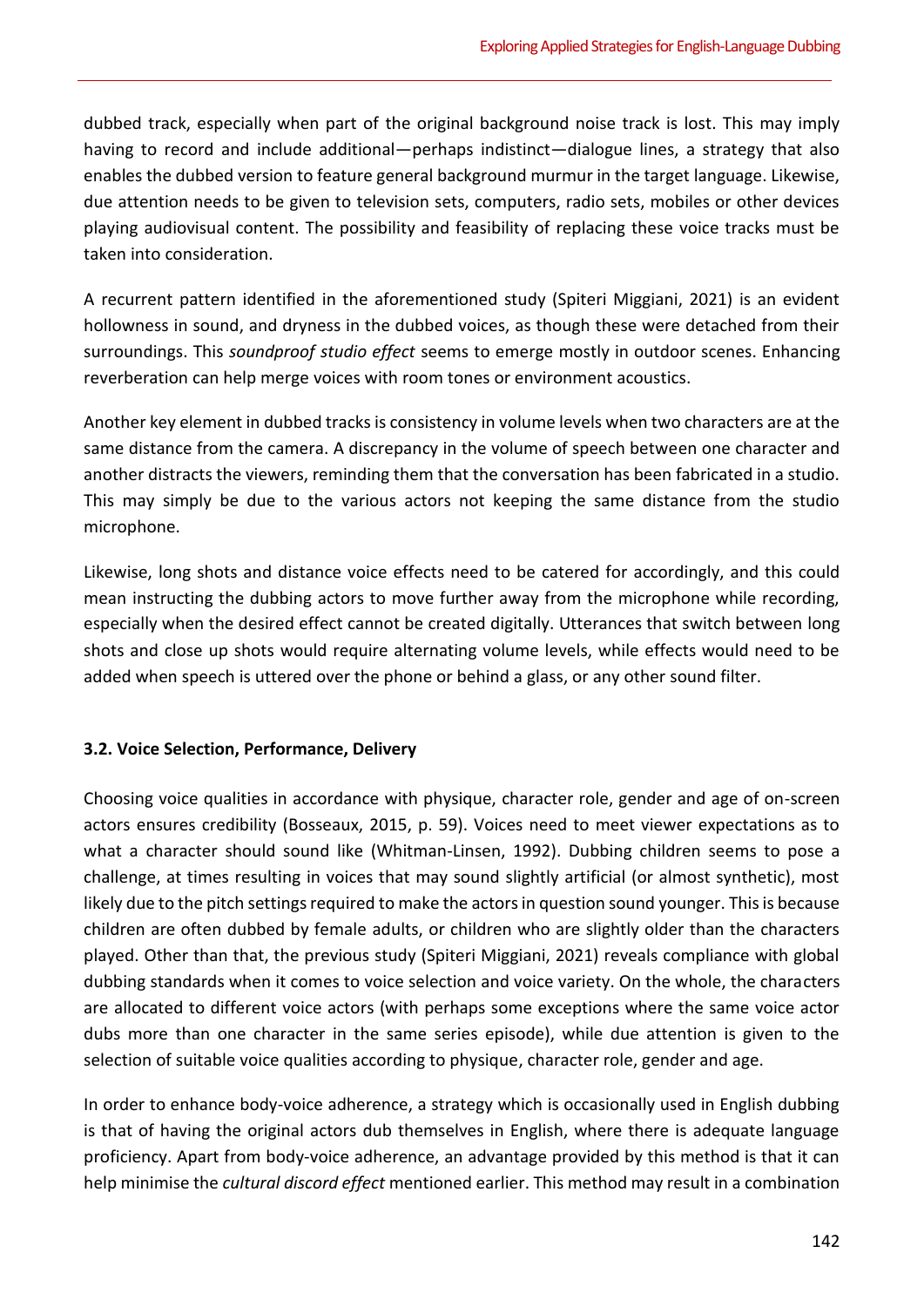of English language flavours in the dubbed versions—the foreign flavour belonging to the original actors who dub themselves, and the English accent belonging to the American or British dubbing actors who dub the rest of the characters. Hence, due caution needs to be applied, since variety in accent is also used to mark cultural or linguistic "otherness." If only part of the original acting cast dubs itself, the dubbing director would need to ensure that both native English accents and foreign English accents blend in unnoticeably, without "marking" specific characters when this difference is not meant to emerge in the plot.

A key feature that is closely linked to role performance and voice delivery, and that requires due attention, is *intonation*, in particular speech melody and emphasis. As corroborated in the data and results of the previous study (Spiteri Miggiani, 2021), a general flat *speech melody* tends to emerge as a pattern. This happens even when the original actors dub themselves. In general, a wider range of rising and falling tones would contribute towards a more natural delivery. On the contrary, an effort to seek naturalness in *emphasis* is evident thanks to the use of elongation and stressed syllables, especially in the case of monosyllabic words. This, however, results in synchronisation issues in those instances when no elongation is present in the original delivery. In other dubbing languages, this dragging effect is used as a strategy to achieve synchronisation (Baños Piñero, 2009; Sánchez-Mompeán, 2020), while in English it appears to be counterproductive. That said, the actors' delivery depends highly on the text adaptation, as will be discussed in section 4.1.1.

Another factor that may impinge on the actors' delivery is the recording modus operandi itself. Listening to the original audio via headphones as they record the target text can influence the actors' delivery who may unconsciously mirror the original language intonation (Spiteri Miggiani, 2019, pp. 74–75). The use of the rythmo band and its karaoke-like features, enables dubbing actors to do without the original audio and ensures detachment from the original speech melody. This has therefore proven to be a useful device to help avoid imitation of the source language intonation that might sound less natural in the target language. Very often, dubbing actors can choose whether or not to listen to the original audio during the recording takes. Not listening to the original voices would therefore help avoid source delivery interference. That said, in those studios where rythmo band tools are not adopted, it is necessary for the actors to listen to the original audio while voicing the target dialogue in order to capture the rhythm. In this case, awareness and relentless focus is the only way to enhance naturalness in intonation.

Last but not least, a matching delivery rate is usually required to meet lip synchronisation demands, thus implying that dubbing actors cannot use a slower pace than that of the original language in an attempt to attain a more natural sounding English. Again, delivery rate falls naturally into place once this has been catered for in the text adaptation phase.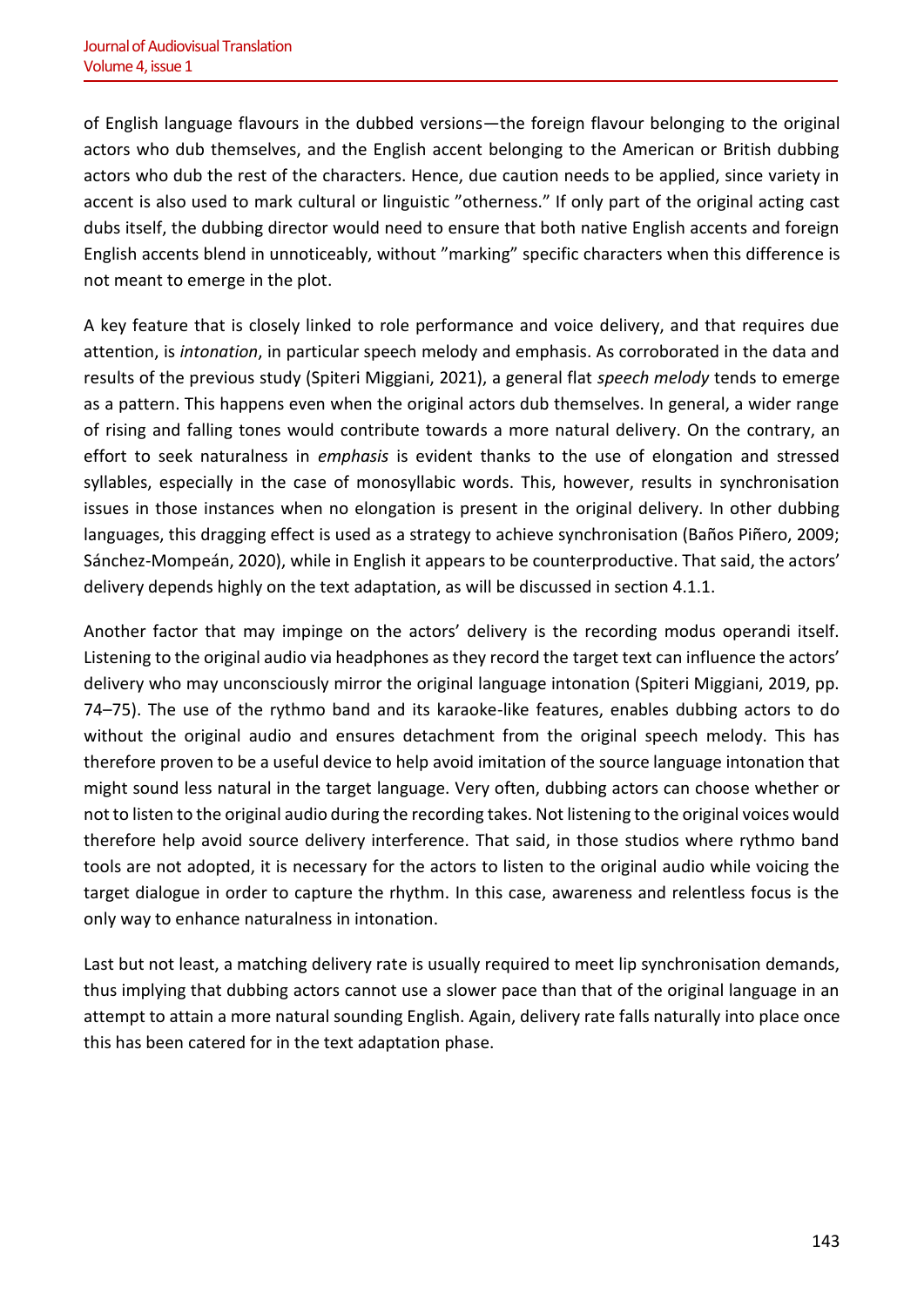# **4. Textual Parameters: Respective Challenges and Strategies**

The textual quality standards are inextricably intertwined since they all influence each other. Certain choices in favour of lip synchronisation may have an impact on the extent of naturalness in the target dialogue, and vice-versa: prioritising natural-sounding language may entail a sacrifice in the degree of corresponding lip movements. All this can be the result of a *conscious weighing process* (Krings, 1986, p. 268; Chesterman, 2000, p. 82), on behalf of dialogue writers, or of consequences that possibly arise due to unconscious cognitive processes triggered by the adaptation workflow itself (Spiteri Miggiani, 2019, pp. 88–91). Sometimes, fidelity to the original text is necessarily sacrificed to satisfy some other quality parameter, most likely cohesion between words and visuals. It is by no means an easy task to strike a balance between quality standards; they resemble elastic strings pulling from all directions, each at a different level of tension.

Translators who may need to learn dubbing adaptation skills to meet client demands may ease the process by breaking down the text adaptation workflow into single tasks, and move through them in a specific order. With time and experience, adaptation becomes an automated process and in actual fact most tasks occur simultaneously on a cognitive level. The following list provides a possible text adaptation workflow model, following an initial raw translation of the original dialogue.

## **Text adaptation workflow:**

- Language-focused preadaptation.
- Identification of pauses and rhythm in a given dialogue line.
- Insertion of dubbing notations and tempo markers (if applicable).
- Dialogue line rewriting to match duration (by resizing the length).
- Dialogue line rewriting to ensure that body language and words correspond.
- Dialogue line rewriting to match lip movements.
- Postadaptation language fine-tuning.

The above model highlights the numerous rewriting attempts required to attain an optimal version. English-language dialogue writers would very likely need to adapt a raw translation carried out by another professional, and may not be familiar with the original language at hand. One of the explanations to this type of workflow that subdivides the text preparation into two phases (translation and adaptation) is the current localisation talent shortage. It is not easy to find trained translators or dialogue writers who are able to translate as well as adapt audiovisual content from multiple languages into English for dubbing purposes. Separating the two roles makes it possible to entrust the raw translation from French, Turkish, Spanish, Swedish and so on, to various translators, while the adaptation of the various language productions can be carried out by same dialogue writer.

This role separation brings about its challenges. To this end, a language-focused revision of the target text (without the video) prior to initiating the technical adaptation phase, is strongly recommended in order to ensure that the text flows naturally in English and can act as a reliable "base" for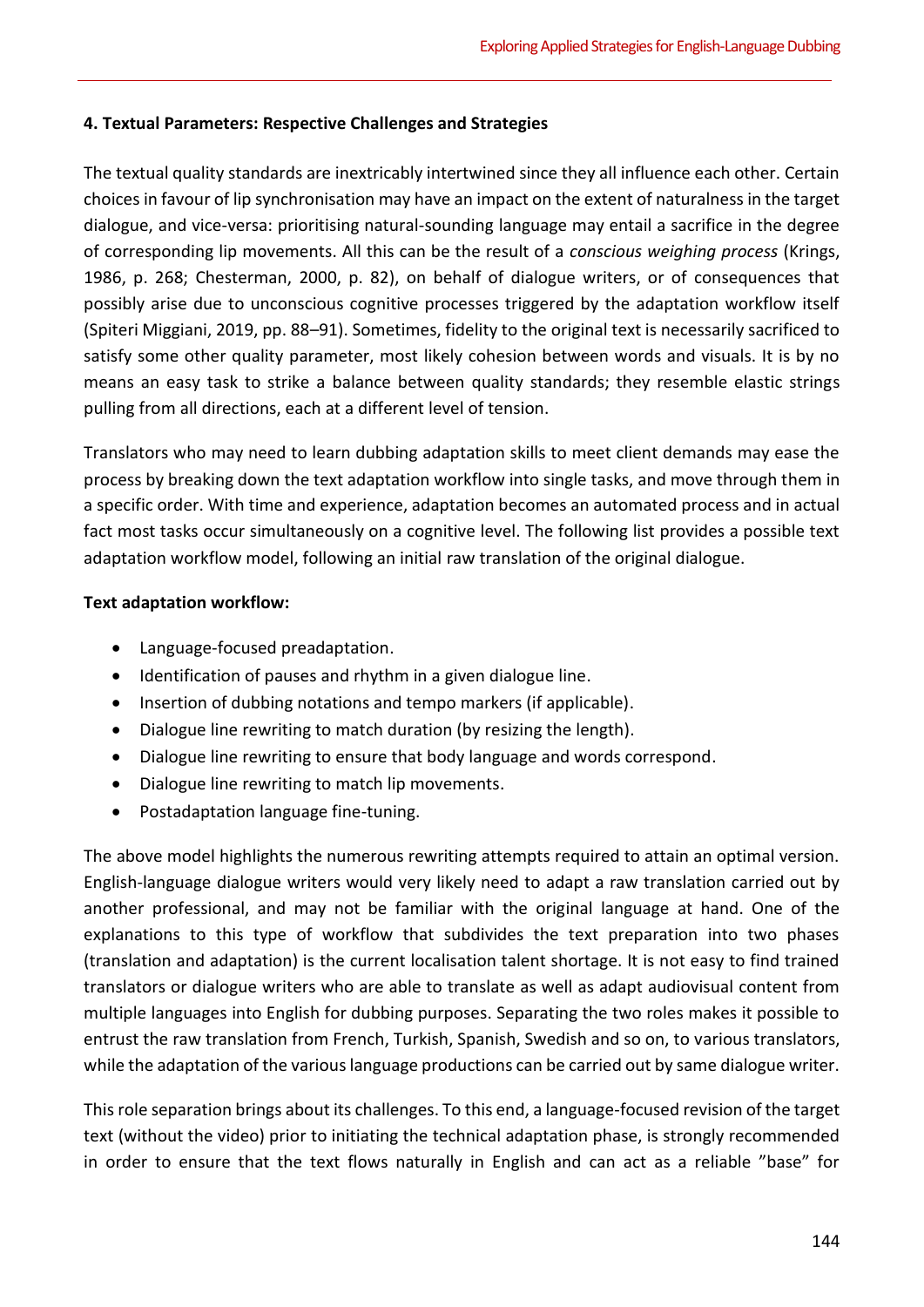adaptation. Language revision and fine tuning would need to be repeated at the very end of the text adaptation process, as well.

The *dubbing notations* (Spiteri Miggiani, 2019, p. 129–143) refer to technical notes inserted in the dubbing script provided that these are requested by the client. Their purpose is to support the actors during the recording process. These highlight the visibility, or otherwise, of mouth articulatory movements on screen (e.g., OFF or ON, to indicate whether off-screen or on-screen utterances), pauses, or paralinguistic features (non-verbal mouth uttered sounds such as *sighs*, *eats*, *breathes*) (Chaume, 2012). Based on in-house observation, it appears, so far, that Anglophone localisation companies rarely adopt such notations and, at most, simply carry over the indications present in the original script. The increase in the use of software tools for dubbing is slowly eliminating the need to include any notations in the adapted text. Dubbing software generally adopts the rythmo band tool which already offers several visual aids to the actors. Pauses, for example, are simply indicated by gaps in between words. The use of the rythmo band is widespread among US and UK dubbing studios and appears to be the norm.

# **4.1. Lip Synchronisation Strategies**

Adequate lip synchronisation or lip-synch is no doubt one of the quality standards that can have a huge impact on viewer reception. In professional practice the term is used with a broad meaning and encompasses:

- **Timing:** matching the duration, that is, the start and end of dialogue lines (referred to as *isochrony* in audiovisual translation (AVT) studies).
- **Tempo:** matching the internal rhythm and mouth flap frequency (can be referred to as *rhythmic synchrony*) (Spiteri Miggiani, 2019, 2021).
- **Lip movements:** matching the mouth articulatory movements, in particular bilabial consonants, labiodental consonants and lip-rounded vowels (referred to as *phonetic synch* in AVT studies).

Two adaptation approaches that possibly account for challenges in English dubbing lip sychronisation are:

1) priority given to natural-sounding language that could derive from the absence of a *dubbese* tradition in English;

2) priority given to natural-sounding speech tempo, given that English speech delivery is slower than that of a number of source languages (Pellegrino et al., 2011).

As for the first approach, prioritising natural sounding language seems to come at the cost of lipsynch. The existence of a standardised English dubbing language, that has been accepted over time by viewers and also tries to seek an acceptable balance between all quality parameters (lip-synch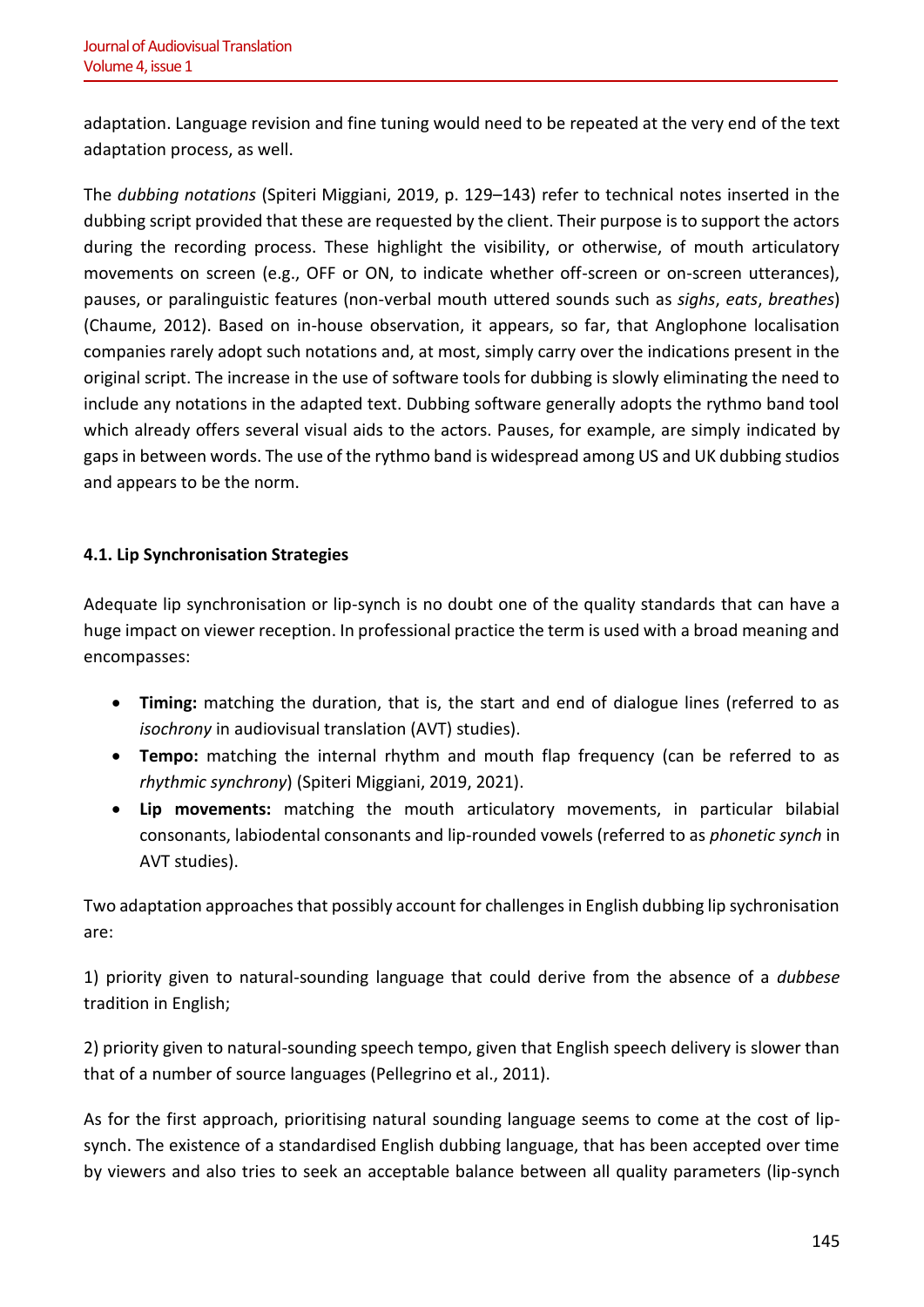included), could actually be beneficial since it would guide the dubbing adaptors' choices. With regard to the second approach, matching the speed and tempo of most source languages would result in an unnatural pace in English for both dialogue writers and actors, as well as for Anglophone viewers. However, adopting a more target-oriented natural speed will have an impact on the lipsynch outcome if this implies adopting a slower speech tempo. This constitutes a significant challenge in English text adaptation that raises the degree of difficulty for dialogue writers.

Identifying the reasons behind lip-synch challenges in English can help dialogue writers channel their attention, choices, and awareness. The following sections tackle possible strategies based on the explanations proposed above.

## **4.1.1. Timing and Tempo**

Rhythmic synchrony (and consequent matching mouth flap frequency) is crucial and depends highly on the speech tempo adopted by the actors. The importance of tempo is discussed in detail by Fodor (1976, p. 31), Spiteri Miggiani (2019, pp. 76–79) and Sánchez-Mompeán (2020, p. 30). The text adaptation strategy proposed is to reproduce the same rhythmic pattern, reciting the target line at the same speed and volume while mirroring the same recitation style and respecting the original pauses, including any short breath intake before pronouncing a phrase. All these have an impact on speech tempo. Whispering, for instance, tends to increase the speed of dialogue, while a loud angry tone tends to slow down pronunciation and articulation. Also, focusing on clear articulation can slow down the speech rate of dubbing actors and this needs to be taken into account by dialogue writers. Dialogue writers need to develop this type of *rhythm sensitivity* in order to provide the voice actors with a script that can achieve optimal synchronisation when combined with the dramatisation process.

Rather than aiming at a similar mathematical count in terms of syllables or phonemes, dialogue writers are enticed to capture the original speech tempo and apply it to the target lines (Spiteri Miggiani, 2019, p. 76; Sánchez-Mompeán, 2020, pp. 28–32). Emulating the actors, therefore, rehearsing the rhythmic pattern by repeating and imitating the original dialogue line, aloud, can be helpful. Likewise, replacing the words with mere gibberish or a repeated sound can help as well, since the aim is to capture the tempo and flow in order to overwrite it with a new set of words, in English.

Capturing the speech tempo is more likely to ensure that the target language reproduces the same number of mouth flaps. It is important to note that a target text line could match the timing but not the tempo: it could match the total duration and length of a source text utterance, but not necessarily the rhythm and duration of the individual sounds within the dialogue line. In English-language dubbing, lack of rhythmic synchrony seems to be the main issue as far as lip synchronisation is concerned. This generally implies noticeable empty mouth flaps half-way through dialogue lines.

As mentioned earlier, a possible explanation to this is the attempt to reproduce natural sounding *speed* (and *dialogue*) in English. English tends to have a slower pace when compared to some other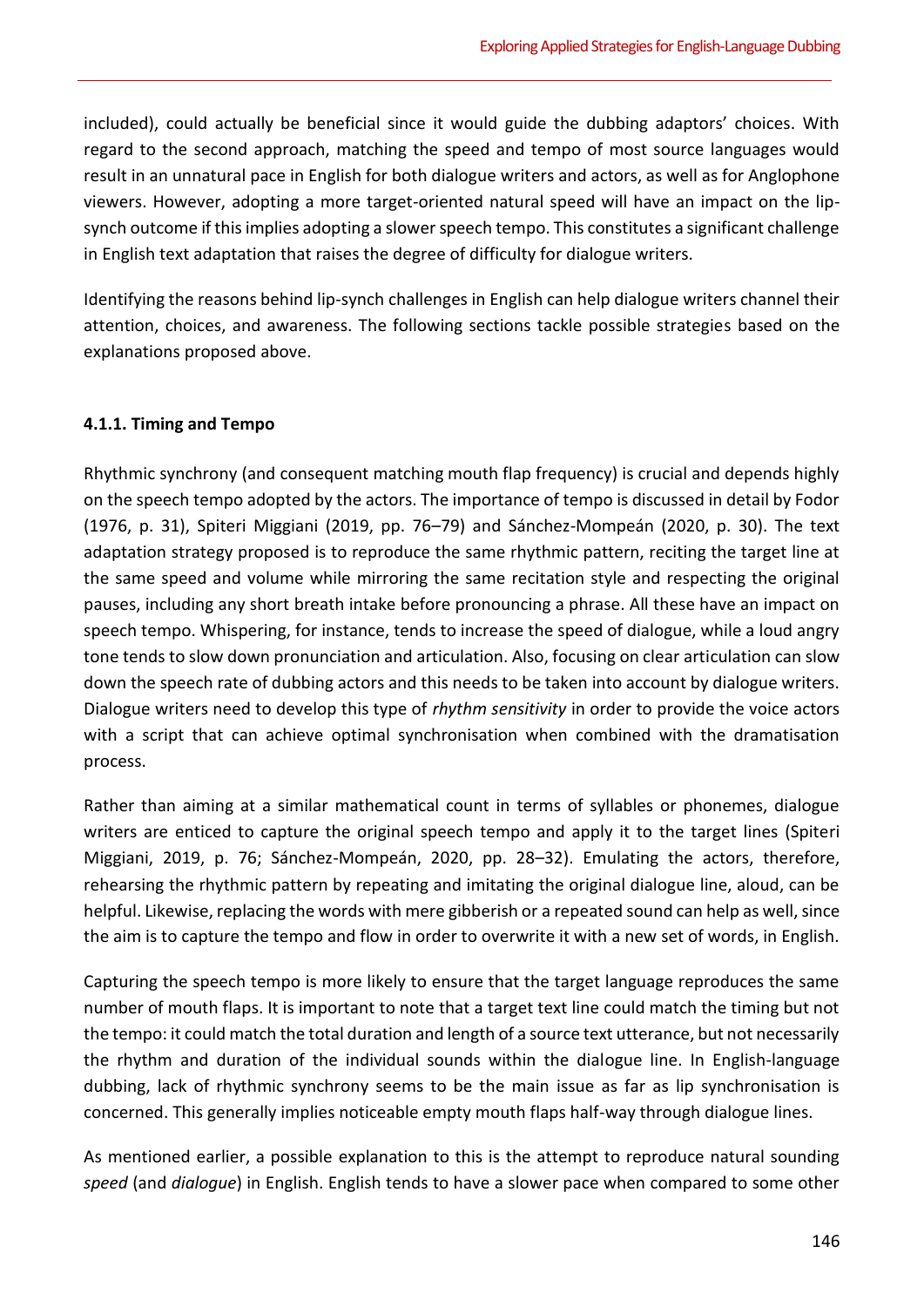European languages such as Spanish or French (Pellegrino at al., 2011). The speech category that can perhaps be referred to when analysing non-fictional productions is conversational or spontaneous speech (as opposed to news, radio, speeches, interviews etc.) since this is the type of speech or prefabricated orality (Baños-Piñero & Chaume, 2009) that screenwriters generally try to mimic. Spontaneous speech rate varies according to language; a cross-linguistic comparative study that analyses information density in relation to syllabic rate and information rate in a selected number of languages reveals Japanese as having the fastest speech rate with an average of 7.84 syllables per second (sps) followed by Spanish (7.82 sps), French (7.18 sps), Italian (6.99 sps) and English (6.19 sps). German (5.97 sps) and Mandarin (5.18 sps) have a slower speech rate than English (Pellegrino et al., 2011).

German and Mandarin aside, the adoption of a natural English language delivery speed when dubbing from Spanish, Italian or French will most likely result in empty mouth flaps and a noticeable slower auditory articulatory pace when compared to the faster and visible articulatory movements on screen. This means that if lip synchronisation is chosen as a priority in English language dubbing, English-dubbing viewers would need to get accustomed to listening to a perhaps-less-natural faster speech rate. In time, this would need to fall within their dubbing tolerance threshold.

When it comes to rhythm, not much flexibility can be applied because it is a key feature that actors, too, rely on when recording their lines. This helps to guarantee the synchronisation of the dubbing scripts to the visuals. It is the only thread that connects dialogue writers and actors—a common framework or stencil that acts as a point of reference for both. Synchronisation is achieved when actors and dialogue writers apply the same rhythm and tempo while reciting the dubbing script, therefore when the two are in symbiosis. It could be argued that matching speed is less important during off-screen dialogue lines. Off-screen shots certainly allow more freedom, but dialogue writers should ideally try to respect the same duration and tempo in any case, since this enables actors to preserve that symbiosis and rhythmic feel of the text. This is especially important in certain types of shots, such as a continuous shot-reverse-shot sequence alternating between one character and another in a conversation whereby the actor who is speaking is not always visible on screen.

Needless to say, the use of software that integrates the rythmo band method offers the abovementioned rhythmic framework that acts as a common tool for both dialogue writers and dubbing actors, thus enhancing symbiosis and accurate synchronisation when it comes to speech tempo. The graphical representation of words, stretched and compressed according to the tempo, as they travel beneath the images, are an extremely useful visual aid.

The frequent use of monosyllabic words in English certainly challenges timing and tempo synchronisation in dubbing. These will naturally create a mismatch when placed in coincidence with disyllabic or multisyllabic words in the source language and their respective visible mouth flaps on screen. Besides, the elongation that usually accompanies monosyllabic words creates a slightly delayed effect as against the visible mouth movements. This characteristic, coupled with the conciseness of the English language in general, often calls for amplification, that is, the expansion of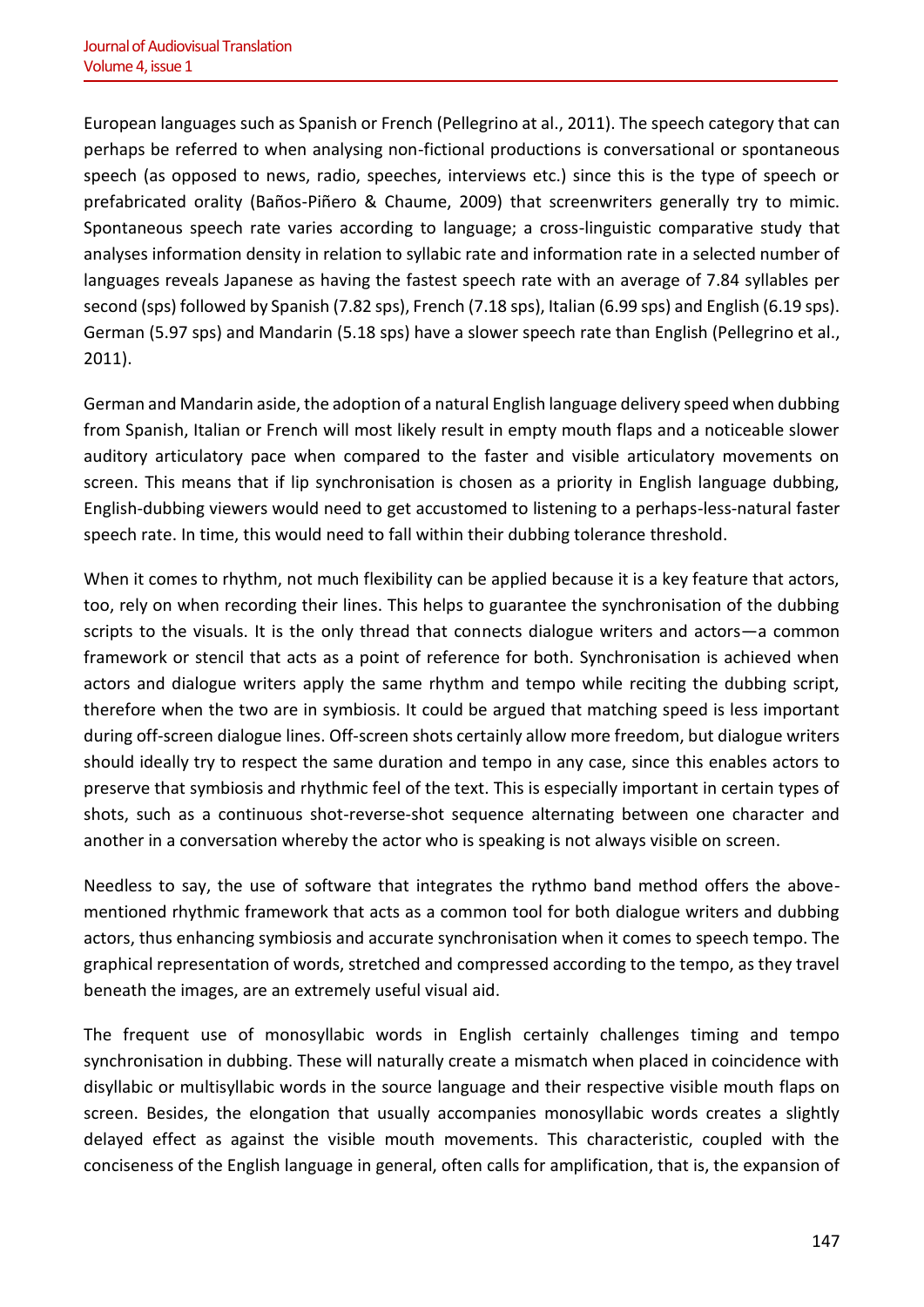text, to match timing and tempo. In other words, the translated and adapted lines in English dubbing tend to be shorter than their original counterparts.

# **4.1.2. Language Adaptation Devices**

Amplification and reduction are among the main translation strategies mentioned by Chaume (2012, pp. 72–73, 2020, p. 112) in his non-language specific discussion on isochrony. Amplification, therefore, is more likely to be frequent in English-language dubbing. Expansion may prove to be more challenging than reduction since this must occur in a natural-sounding way, therefore also adhering to another quality standard.

Drawing on classical rhetoric and poetics, the four principles of modification or *quadripartita ratio*  proposed by Quintilian (2001 [95 CE]) provide a model that can be applied to dubbing adaptation: *adiectio* (addition), *detractio* (omission or reduction or condensation), *immutatio* (permutation or change in form) and *transmutatio* (change in order) (Spiteri Miggiani, 2019). *Adiectio* or addition can clearly be used as an expansion device, and the most common form of addition is *geminatio*, that is, repetition. The two types of repetition are *anaphora* and *epiphora*: repeating the same word or sequence of words at the beginning or at the end of a neighbouring clause, respectively. Repetition is possibly one of the easier strategies to resort to when trying to reach the desired length and duration, but it is important to bear in mind that classical rhetoricians propose repetition with the intention of emphasis as a desired effect. Therefore, intention and viewer perception need to be taken into account when resorting to repetition.

Other expansion techniques include explicitation (adding further detail to a given phrase or line); periphrasis (the use of a longer expression with the same meaning, e.g., "I am going" instead of "I will," "I was wondering if" instead of "could I...?"); shifting from active voice to passive voice; the use of longer synonyms; fillers and discourse markers; phatic expressions; interjections; question tags and vocatives.

Fillers such as "um," "er" and other filled pauses or hesitation markers, and discourse markers such as "you know," "so," "well," "like," "I mean" can have an interactional function (e.g., politeness) or a cognitive function (e.g., a character processing thoughts). Such tools provide handy text expansion escamotages, however their overabundant use may also be counterproductive and can result in an unnatural and cacophonic dialogue.

The use of interjections (e.g., oh, wow, oops, ugh, ouch etc.) could also have a counterproductive effect if added in the target language when these are absent in the original text because they interrupt the *rhythmic flow*. Ideally, they should match the timing and positioning of interjections in the original text especially at the beginning of dialogue lines. This tends to ensure more accuracy in rhythmic synchrony which is then carried over the rest of the dialogue line. In general, it is important to replace original interjections with their equivalent in the target language, be it American English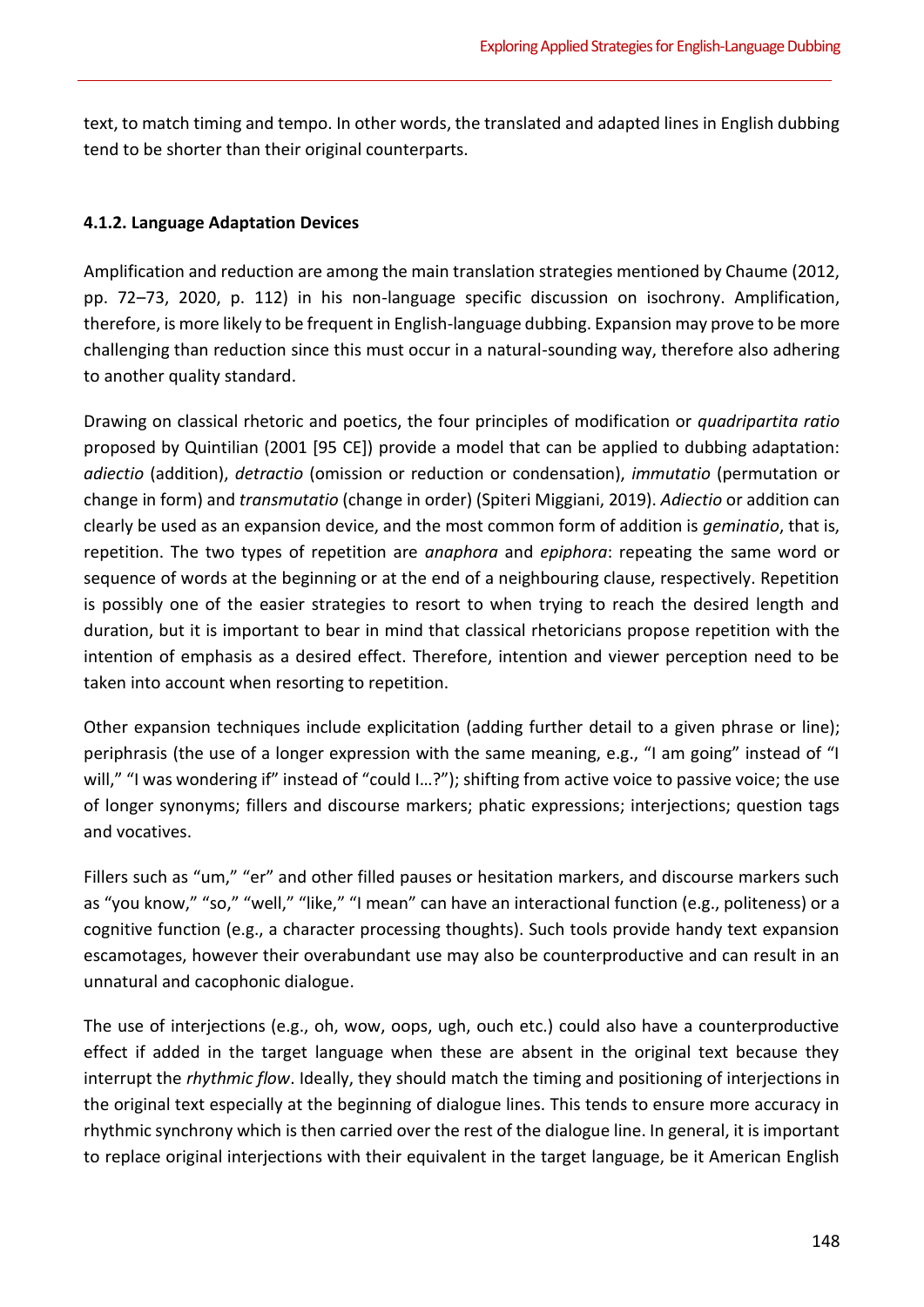or British English, ideally without *over-domesticating* since this would contribute to enhancing the *cultural discord* mentioned earlier.

Phatic expressions are an extremely useful device, not only for amplification purposes, but also to enhance rhythmic synchrony, and therefore match mouth flap movements, especially when trying to compensate for monosyllabic words in English. These include expressions used as greetings or leavetaking (e.g., good morning, how are you?, hi, I have to go now, goodbye); statements that aim to start conversations or that are used for small talk or politeness (e.g., excuse me, can I borrow you for a minute?, I was wondering if, by the way, let me see, I agree with you, I see your point etc.); and phrases that are used for apologising, giving compliments, thanking or criticising (e.g., thanks, I appreciate it, I'm sorry, there's another way to look at this, congratulations, you did it well etc.). All these can make versatile additions to the text without communicating extra semantic content that is not present in the original. Some of the above techniques have also been tackled by Chaume (2008, pp. 135) though not applied to English.

# **4.1.3. Lip Movements**

The strategies to match mouth articulatory movements do not differ from those adopted in other target languages. Lip-synching entails matching mainly labial consonants (p, b, m, v, f) as well as labialised consonants and vowels (o, u, w) especially in close-up shots and at the beginning and end of dialogue lines (Fodor, 1976; Chaume, 2012, 2020; Spiteri Miggiani, 2019; Sanchéz-Mompeán, 2020). This is done by choosing words in the target text that contain the desired consonants or vowels. Bilabial consonants (p, b, m) and labiodental consonants (f, v) are almost interchangeable a word containing any of these consonants may be used to match a word containing any bilabial or labiodental consonant in the original text. It could be useful to bear in mind that when translating from German, the /w/ is articulated and voiced as a labiodental consonant. When translating from Spanish, the /v/ is articulated as a voiced bilabial, while the /w/ could either be voiced as a bilabial or articulated as a lip rounded vowel, depending on the word. Thus, these need to be treated as such.

Table 1 illustrates an ideal phonetic synch scenario. Needless to say, it is impossible to match all mouth articulatory movements, and doing so would then impinge on the language in terms of correctness and naturalness. A balance between parameters needs to be sought, even if this may imply prioritising and sacrificing one over the other depending on the specific scene, camera shots and semantic content.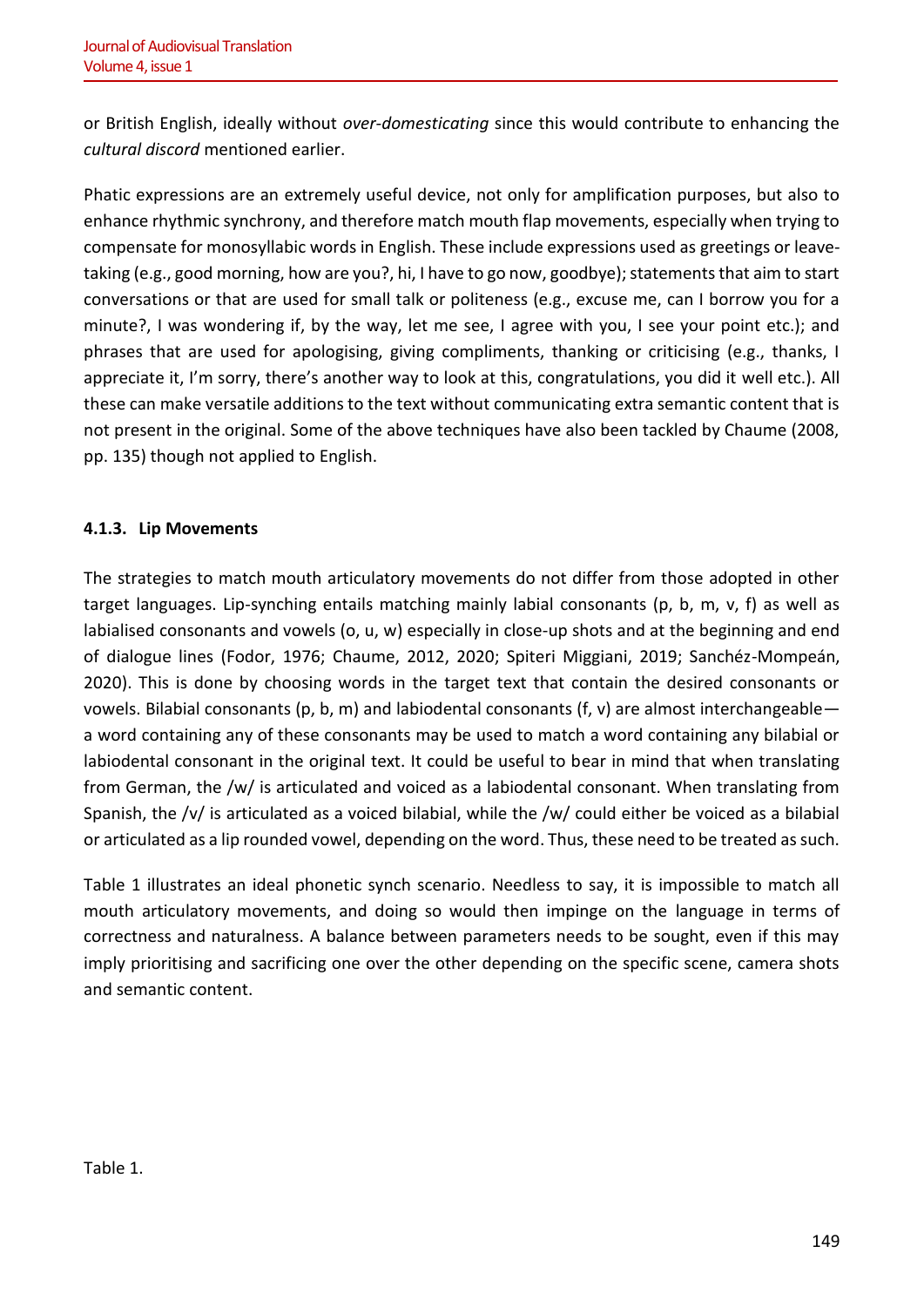| Lip Articulatory Movement   | Source Text   | Dubbed Text           |  |
|-----------------------------|---------------|-----------------------|--|
| <b>Bilabial consonants</b>  | $/m/$ /p/ /b/ | $m/$ /p/ /b/ /f/ /v/  |  |
| Labiodental consonants      | /f/ /v/       | $/m/$ /p/ /b/ /f/ /v/ |  |
| Labial consonants           | nil           | nil                   |  |
| Rounded vowels & semivowels | /o/ /u/ /w/   | /o/ /u/ /w/           |  |

## *Phonetic synch interchangeability chart*

*Note.* The consonants and vowels in the dubbed text column can replace the ones in the source text column. When there are no labial consonants in the source text (nil), the ideal scenario is to avoid having unnecessary labial consonants in the dubbed text.

# Source: Author

While many studies focus on labial consonants, mouth opening movements that accompany vowels are not to be underestimated. A final word ending in /o/ at the end of a line, perhaps in a close-up shot, would ideally require a word that features the same or a similar vowel (/o/, /u/ rather than /i/, /e/). A mismatch can be aesthetically distracting.

The previous study (Spiteri Miggiani, 2021) reveals distraction resulting from the presence of labial consonants in the English dubbed version when these are absent in the original text. In some instances, several rewinds are necessary in order to understand the words articulated and, interestingly enough, these instances often coincide with mismatched labial consonants. When applied to dubbing, some cognitive studies seem to point at miscomprehension when a *labial visual mode of articulation* coincides with a *non-labial auditory stimulus*, and vice versa, when a *non-labial visual mode of articulation* coincides with a *labial-auditory stimulus*. Surprisingly enough, the latter seems to have the stronger miscomprehension effect (Möttönen & Sams, 2008).

In order to achieve effective lip-synch, optimal positioning of the said consonants and vowels is imperative; they need to be as close as possible in pronunciation-timing to the original words in question, otherwise a correct match of these labials and vowels would be futile. Misplaced labial consonants do not create a visual coincidence with the original. Also, the effort to place labial consonants in a dubbed text, when the shots do not require phonetic synch, can be avoided, (for instance, long shots or off-screen dialogue where the mouth is not visible). It is imperative to identify when lip-synch is to be given priority. The reproduction of the same rhythmic synchrony or speech tempo as the original is the only way to ensure lip movement coincidence. This needs to be applied by both dialogue writers and dubbing actors.

Most often, creative solutions are necessary in order to respect phonetic synch. The ending of a dialogue line in Spanish may read "diez y media" (ten thirty), while the English version may need to read "ten thirty a.m." to match the /m/ in "media" (especially if this can be moved up slightly in the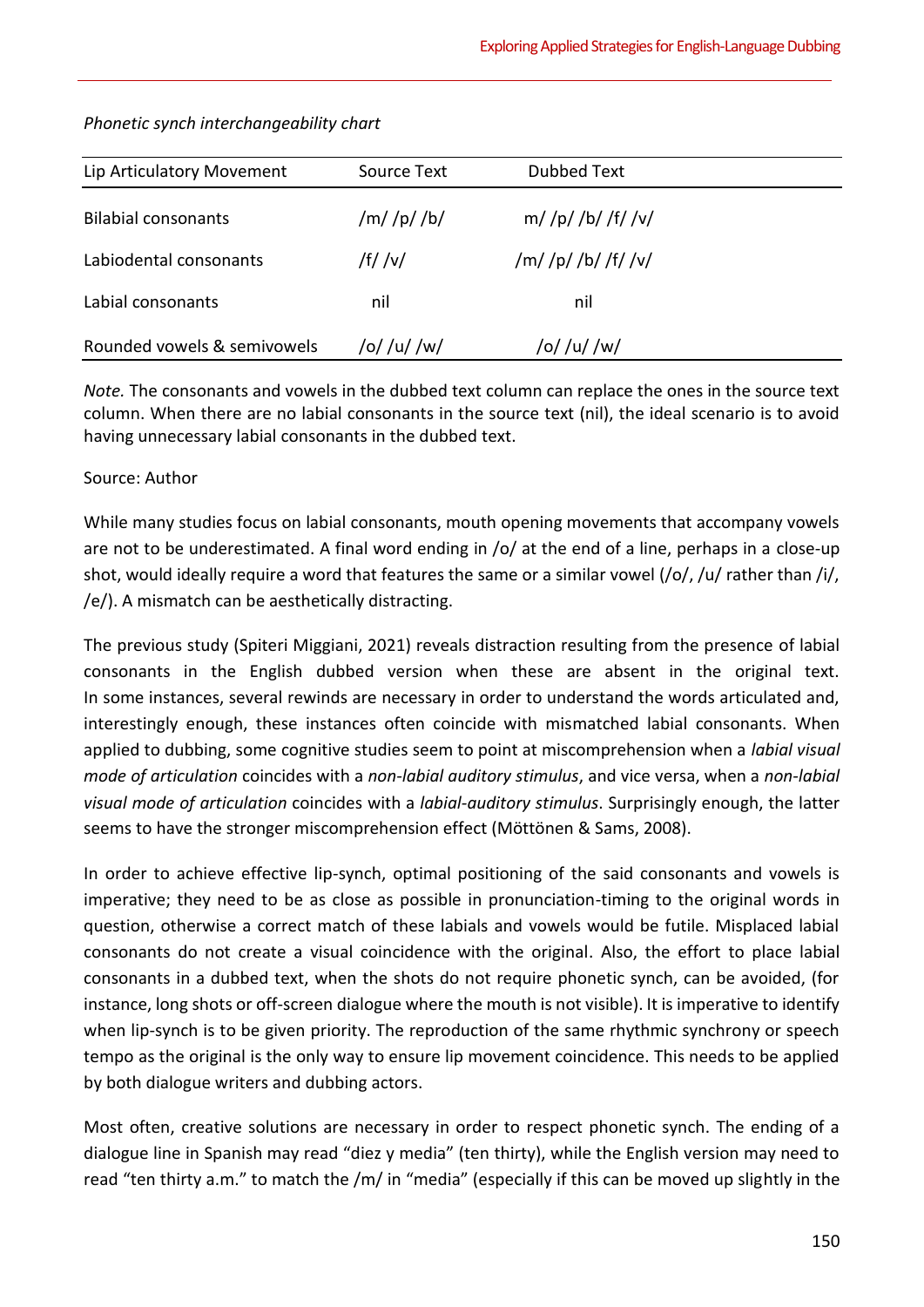sentence structure). The word "también" in Spanish may very well be translated as "also" or "as well," though variations on meaning may be necessary. "Me too," "same here," "besides," "furthermore," "moreover" reworked into the target text might need to replace the exact equivalent. Indeed, one of the pitfalls of dubbing text adaptation is the risk of getting carried away by phonetic synch and deviating significantly from the original meaning, or also losing touch with the target language and the way it sounds. Getting carried away by phonetic synch can also be a consequence of the various cognitive processes triggered by the adaptation workflow itself (Spiteri Miggiani, 2019, p. 88–91). This is why going through the final adapted text draft without using the video or audio is a recommended self-revision and fine-tuning phase in the dialogue writing process (see section 4). Such *postadaptation language fine-tuning* can also help to identify any translational routines and consequently choose to retain them, or otherwise, with detached awareness.

# **4.2. Natural Dialogue and Text-Induced Intonation**

Ample attention seems to be given to natural sounding dialogue in English dubs. In some instances, a small degree of *over-domestication* emerges as a result of the use of slang expressions and targetoriented colloquialisms (or Americanisms) that do not usually belong to standardised dubbed language in other dubbing cultures (Spiteri Miggiani, 2021).

In other dubbing languages, natural sounding language as a quality standard and norm does not imply reproducing spontaneous target-culture oral discourse. This is not to say that English dubbing necessarily needs to play by the same set of norms. Long-established dubbing cultures can be taken as a model on the grounds of positive viewer response in those territories, however English dubbing can also choose to distance itself by seeking customised strategies, while being aware of the norms that usually govern dubbing elsewhere. Anglophone viewer response will in any case vary because viewers are not accustomed to dubbing in general, irrespective of the approach adopted. Having said that, establishing a norm – be it in line with other dubbing languages, or not – is fundamental to start building audience habituation. To do this, a certain amount of consistency across English dubbed products is necessary. A possible way to establish norms and consistency is to create a standardised model to be followed.

Considering the "newness" of English dubbing, it may not be that easy to identify English-language *dubbese* patterns, especially if there is an effort to reproduce naturalness in dialogue to the extent of resorting to over-domestication. Despite this, clearly identifiable source calques seem to emerge, mainly on a syntactic and structural level, as well as instances of literal translation (Spiteri Miggiani, 2021). In this, English dubbing seems to mirror other dubbing languages thus pointing towards the fact that the adaptation workflow itself – adopted across cultures – is largely responsible for the target text outcome.

That being said, it is important to consider that the idea of "naturalness" (Romero-Fresco, 2006) in dubbing dialogue does not refer to spontaneous oral discourse. The so-called *dubbese* (Pavesi, 1996)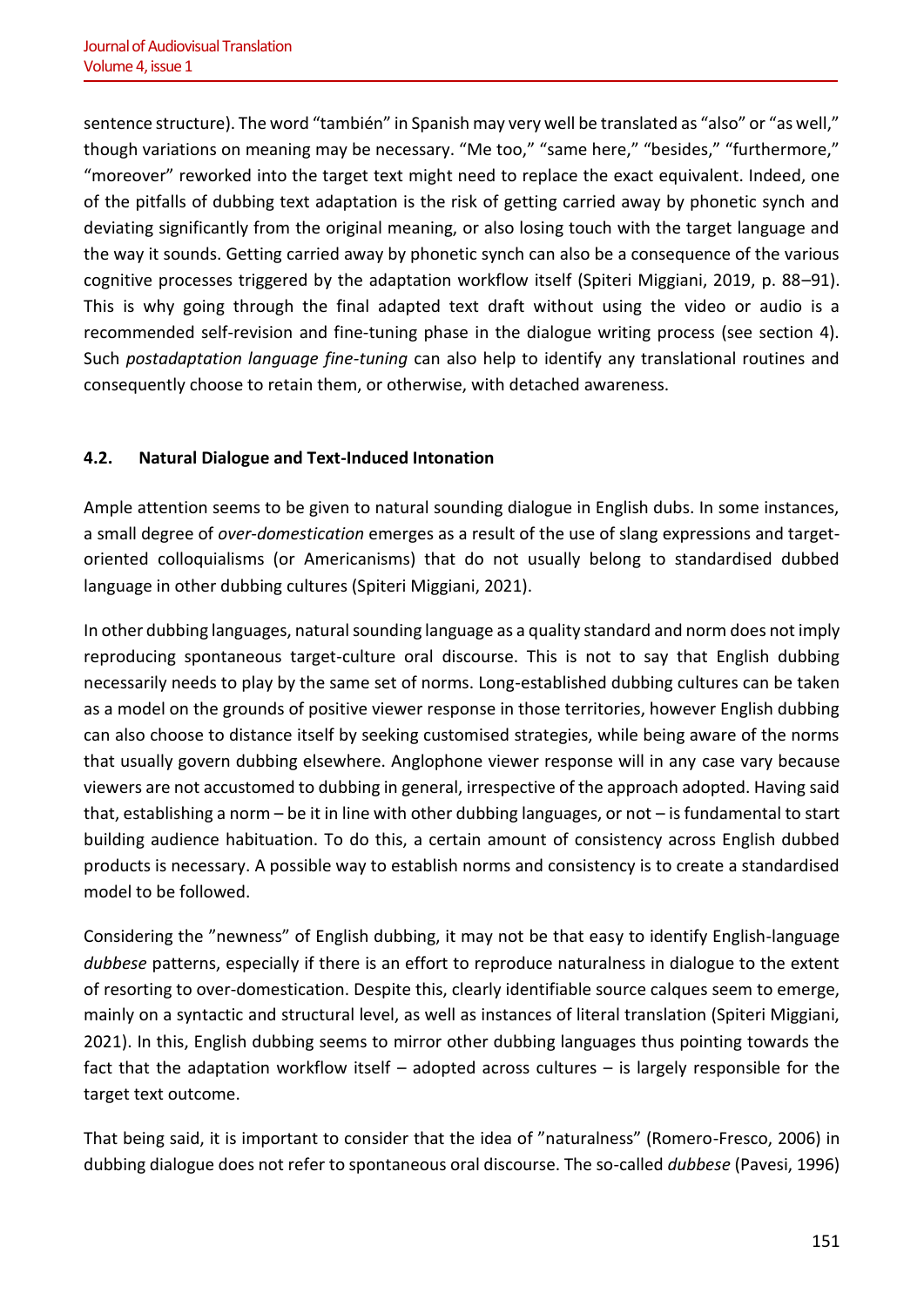is prefabricated orality, just like its original counterpart, in that it tries to imitate spontaneous speech but the end result is necessarily a language that is somewhere along the written and spoken continuum (Baños-Piñero & Chaume, 2009). Ironically, the absence of an English-language *dubbese* that the audience is familiar with could be one of the factors leading to challenges related to the other parameters. Once the English dubbing audience becomes accustomed to a dub-sounding language and accepts it as "natural," it will be easier to adapt the text while achieving the other quality parameters, in particular lip synchronisation. It is not realistic to aim at the same degree of achievement of both spontaneous-sounding language and lip synchronisation because dubbing adaptation implies trying to fit one language system into another, while hoping that the cut-andreplace process will go unnoticed by the viewers. In other words, a small extent of *dubbese* is probably inevitable if all the other quality standards are to be met. Conscious awareness is key to maintaining an acceptable balance.

Indeed, dubbed language in other cultures is generally quite standardised (Baños Piñero, 2006). Interestingly, Pavesi (2016) states that some of the typical dubbese features—mainly a certain amount of *formulaicity*—are actually what enhance viewers' processing of the dialogue and "feelings of shared identity and belonging to the same lingua-cultural community" (Pavesi, 2016, p. 101). Formulaicity is generally carried through in dubbed texts via translational routines, that is, translation options that through repetition become stock solutions in the target language. These generally also include semantic, structural and pragmatic calques as well as loan creations deriving from the original text (Pavesi, 2016, p. 102).

In this context, it is worth highlighting, once again, the challenge that lies in trying to reproduce a natural prosodic dialogue delivery as opposed to the typical delivery (dubbitis). The target text adaptation can undoubtedly help the actors' performance and use of intonation; the way dialogue lines are structured and organised can lead to a specific emphasis or rising or falling tones. An optimal strategy is to avoid obscure and long-winded target lines that may be difficult to read or understand, hence sharpening the language in a way that enables the actors to identify the intention and consequently the reading intonation at a first glance, possibly without the intervention of the dubbing directors.

Of course, other strategies can be adopted to enhance the functionality of a dubbing script and contribute to the actors' delivery, namely, a dubbing-customised use of punctuation, over and above the typical tempo markers (/, //, ..), when these are applicable. This could imply adopting punctuation (mainly commas) in such a way as to help actors recite the text with the desired rhythm, irrespective of grammar rules. Commas, full stops and semicolons can be seen and used as functional tools to guide the actors' *rhythmic flow* rather than devices used solely to subdivide sentences on a semantic level. After all, punctuation will not be seen by viewers but is only meant as a working tool for actors. It is also one of the few devices that dialogue writers can use to communicate with the actors. Adding commas where they usually would not be required in a written text for reading may actually highlight emphasis, a desired intonation or a slight pause. Likewise, adding accents may indicate correct emphasis in the case of words that have homonyms.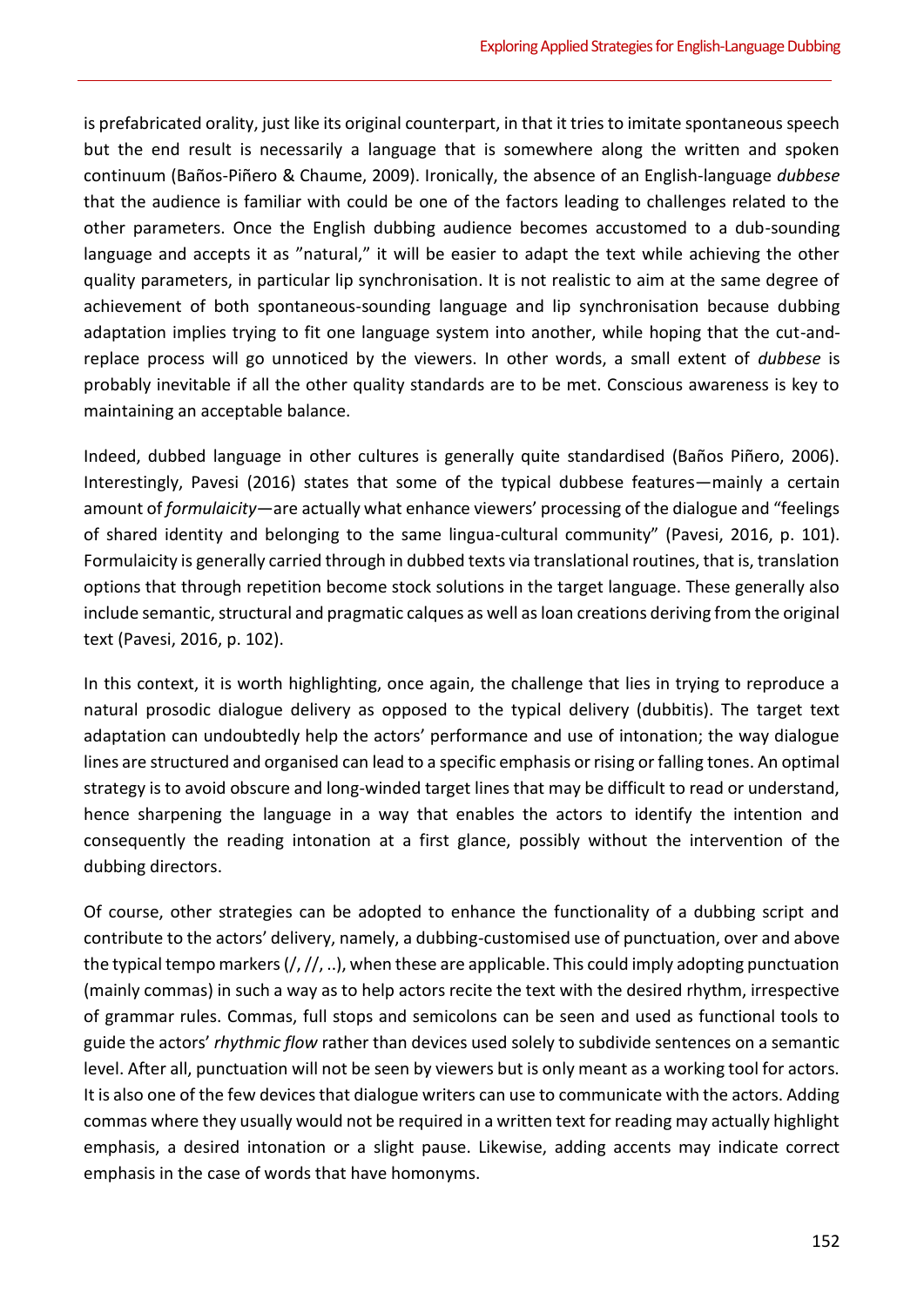The use of the rythmo band, which is widespread in English dubbing studios, sometimes entails an extra challenge for dubbing actors because the words travel beneath the images at the same pace as the speech utterances. Dubbing actors may not always be able to view the whole dialogue segment recorded in a given loop. It is helpful when the software enables the actors to also view the whole text segment, so that they can identify the intention as well as the punctuation at the end of each line, for example, in the case of interrogative statements. This might help reduce line rehearsing before finalising a recorded version. When the software application does not enable actors to view the whole dialogue segments over and above the dialogue bites visible at the bottom, it might be advisable to enhance punctuation accordingly. This may imply, for instance, repeating question marks or exclamation marks at the beginning of dialogue lines (similarly to the use of inverted punctuation in Spanish ( $j$ ,  $\zeta$ ) in order to set the intention and intonation prior to the first visible words in the rythmo band.

# **4.3. Phonaesthetics**

Taking phonaesthetics into account results in less cacophonic sounds (e.g., consonant clusters or too many s's in a dialogue line thus creating a hissing sound). Avoiding such clusters also sustains the actors in the articulation and pronunciation of dialogue lines. Consequently, less time is wasted during recording. This also contributes to the creation of a pleasant-sounding target text especially in monologues or conversations where the dramatic and emotional impact also depend on language style or poetic features. Avoiding repetition of the same words, redundancy, as well as unnecessary rhyme, all enhance the phonaesthetic quality of a dubbing script.

# **5. Conclusions**

Exploring English-language dubbing has highlighted two main challenging factors that can make or break the required balance between quality parameters, and consequently influence the viewer experience. These are: rhythm and sound. The rhythm falls mainly under the responsibility of dialogue writers, and later of voice actors under the guidance of dubbing directors (and sometimes dubbing assistants), while sound is taken care of by audio technicians and dubbing directors. Once the dialogue writer has assigned the appropriate rhythm to the adapted text, in the initial phase of the workflow, then the rest will follow and fall into place – including the actors' performance and synchronisation to the original. On the other hand, sound mixing and editing take place in the final phase of the workflow and can ultimately enhance or undo the work carried out in the previous phases.

When moving through the dubbing workflow, professionals need to be aware of how, where, and why the workflow itself and the chosen modus operandi may have an impact on the quality parameters and final outcome. This awareness can redirect attention and priorities, and enhance supervision or quality control where needed.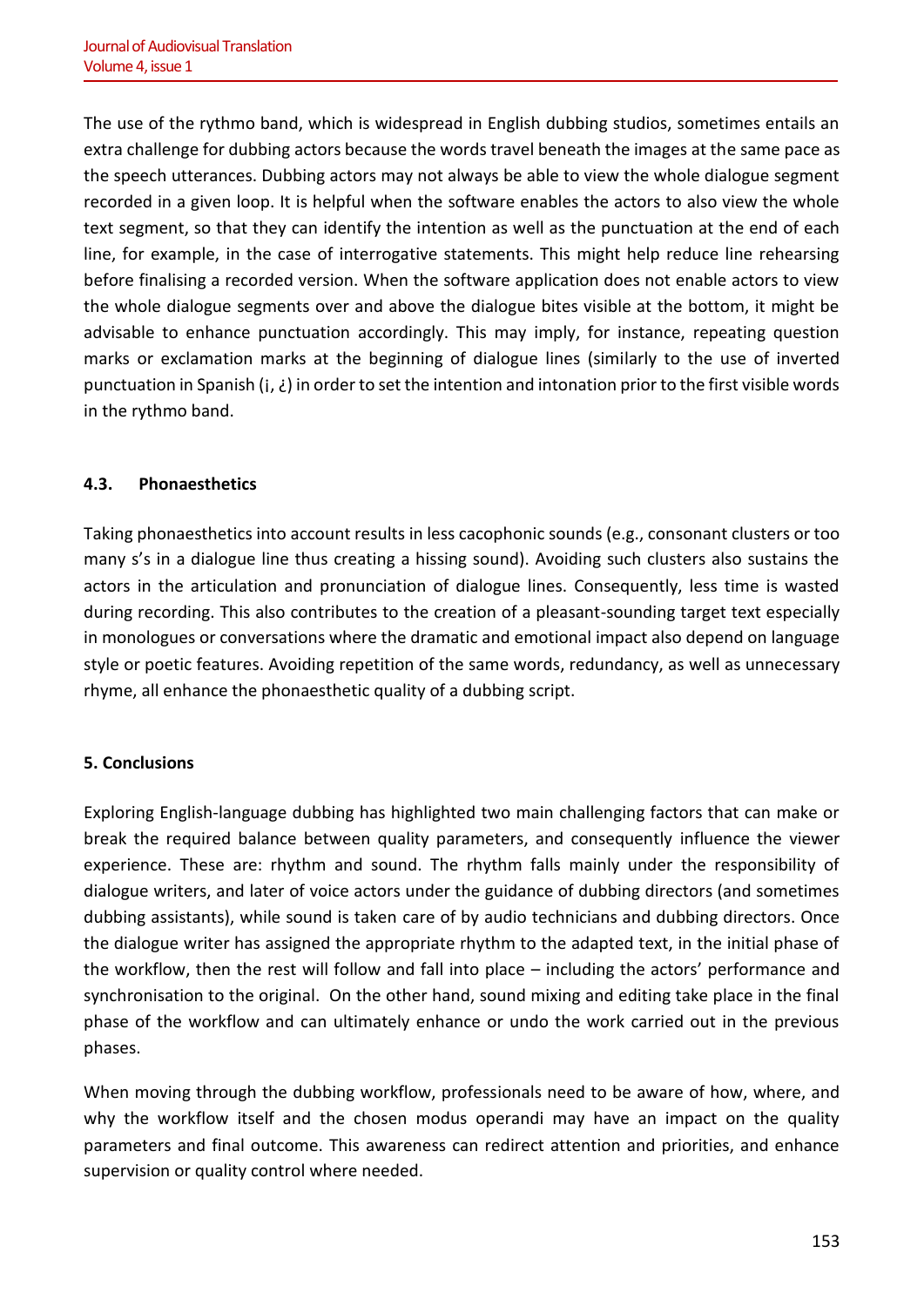English-language dubbing has yet to establish and consolidate its norms across the various roles and tasks in the entire process. It is therefore still in time to shape its own practice as well as viewer response. This can be done by referring to the norms and quality standards that govern other successful dubbing cultures, while at the same time identifying and acknowledging English-specific demands and customised strategies. Indeed, this study proposes a number of possible strategies that hopefully can be corroborated, or otherwise, through further research. This can be done through applied studies in an academic setting or through collaboration with localisation companies, where such strategies can be tested and observed directly in professional practice. This kind of knowledge transfer between academia and industry would be of great value—it implies direct application of scholarly research in the field, thus contributing towards the shaping of an emerging localisation industry.

#### **References**

Audiovisual Media Services Directives (2018, November 28). *Official Journal of the European Union*, volume 61, article 13. [https://eur-lex.europa.eu/legal](https://eur-lex.europa.eu/legal-content/EN/TXT/?uri=uriserv%3AOJ.L_.2018.303.01.0069.01.ENG&toc=OJ%3AL%3A2018%3A303%3ATOC%20%20%20%20%20%20%20%20%20%20%20%20%20%20%20%20%20%20%20%20%20%20%20%20%20%20%20%20%20%20%20%20%20%20%20%20%20%20%20%20%20%20%20%20%20%20%20%20%20%20%20%20%20%20%20%20%20%20%20%20%20%20%20%20%20)[content/EN/TXT/?uri=uriserv%3AOJ.L\\_.2018.303.01.0069.01.ENG&toc=OJ%3AL%3A2018%3A](https://eur-lex.europa.eu/legal-content/EN/TXT/?uri=uriserv%3AOJ.L_.2018.303.01.0069.01.ENG&toc=OJ%3AL%3A2018%3A303%3ATOC%20%20%20%20%20%20%20%20%20%20%20%20%20%20%20%20%20%20%20%20%20%20%20%20%20%20%20%20%20%20%20%20%20%20%20%20%20%20%20%20%20%20%20%20%20%20%20%20%20%20%20%20%20%20%20%20%20%20%20%20%20%20%20%20%20) [303%3ATOC](https://eur-lex.europa.eu/legal-content/EN/TXT/?uri=uriserv%3AOJ.L_.2018.303.01.0069.01.ENG&toc=OJ%3AL%3A2018%3A303%3ATOC%20%20%20%20%20%20%20%20%20%20%20%20%20%20%20%20%20%20%20%20%20%20%20%20%20%20%20%20%20%20%20%20%20%20%20%20%20%20%20%20%20%20%20%20%20%20%20%20%20%20%20%20%20%20%20%20%20%20%20%20%20%20%20%20%20) 

Ávila, A. (1997). *El Doblaje* [*Dubbing*]. Cátedra.

- Baños Piñero, R. (2006). *Estudio descriptivo-contrastivo del español oral en una serie de TV de producción propia y en una serie de TV de producción ajena. El caso de Siete Vidas y Friends* [*A descriptive-contrastive study of oral Spanish in a local TV serial production and a foreign TV serial production. The case of Siete Vidas and Friends*] [Unpublished Master thesis, Universidad de Granada].
- Baños Piñero, R. (2009). *La oralidad prefabricada en la traducción para el doblaje. Estudio descriptivo-contrastivo del español de dos comedias de situación: Siete Vidas y Friends*  [*Prefabricated orality in translation for dubbing. A descriptive-contrastive study on sitcoms: Siete Vidas and Friends*]. [Doctoral dissertation, Universidad de Granada]. <https://hera.ugr.es/tesisugr/18319312.pdf>
- Baños-Piñero, R., & Chaume, F. (2009). Prefabricated orality: A challenge in audiovisual translation. In M. Giorgio Marrano, G. Nadiani & C. Rundle (Eds.), *The translation of dialects in multimedia* [Special Issue]. *inTralinea.* [http://www.intralinea.org/specials/article/1714](http://hdl.handle.net/10803/8185)
- Benasuly Amit, L.B., Yekutieli, S., Issacharoff, A., & Raz, L. (Executive Producers) (2015–present). Fauda [Netflix Series]. Tender Products.
- Bosseaux, C. (2015). *Dubbing, film and performance: Uncanny encounters*. Peter Lang.
- Chaume, F. (2007). Quality standards in dubbing: A proposal. *TradTerm 13,* 71–89. <http://www.revistas.usp.br/tradterm/article/view/47466/51194>
- Chaume, F. (2008). Teaching synchronisation in a dubbing course. In Díaz-Cintas, J. (Ed.), *The didactics of audiovisual translation* (pp. 129–140). John Benjamins.
- Chaume, F. (2012). *Audiovisual translation: Dubbing.* St. Jerome Publishing.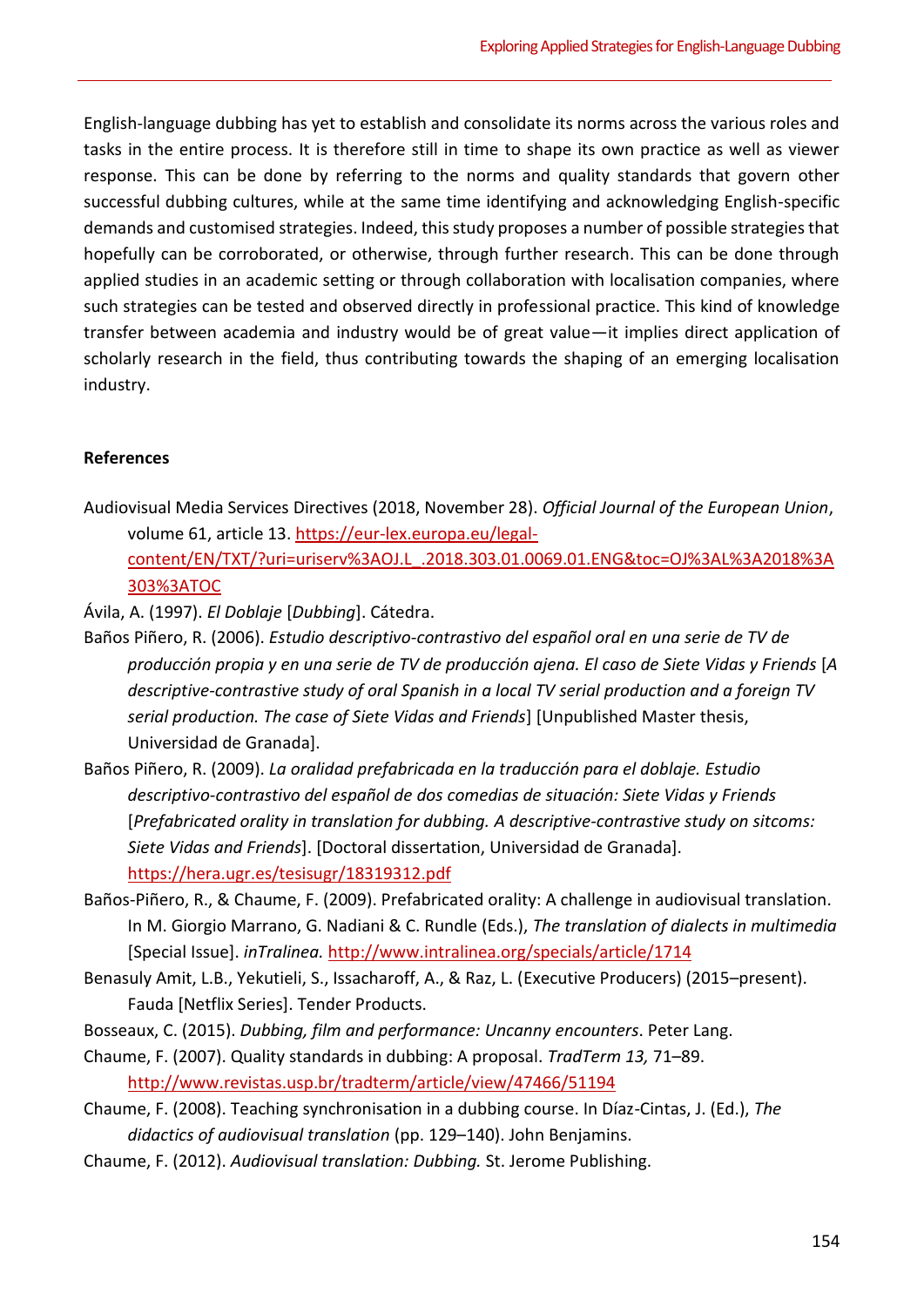- Chaume, F. (2020). Dubbing. In L. Bogucki & M. Deckert (Eds.), *The Palgrave handbook of audiovisual translation and media accessibility* (pp. 103–132). Palgrave Macmillan.
- Chaves, M. J. (2000). *La Traducción cinematográfica: El doblaje [Cinematic translation: Dubbing]*. Universidad de Huelva Publicaciones.
- Chesterman, A. (2000). A causal model for translation studies. In M. Olohan (Ed.), *Intercultural faultlines* (pp. 15–27). St. Jerome Publishing.
- Couvreur, D., Florentiny, F., Lang, C., Thomopoulos, A. & Weinger, S. (Executive Producers) (2018– present). *The Hook Up Plan* [Netflix Series]. Unrated Studios.
- Di Giovanni, E., & Romero-Fresco, P. (2019). Are we all together across languages? An eye tracking study of original and dubbed films. In I. Ranzato & S. Zanotti (Eds.), *Reassessing dubbing: Approaches and current trends* (pp. 125–145). John Benjamins.
- Dzhunkovskiy, A., Iloyan, E., Kessel, A., Shlyappo, V., Sorokin, R., Tkachenko, M., Trotsyuk; A. & Zhalinskiy, D. (Executive Producers) (2018–2019). *Better Than Us* [Netflix Series]. Sputnik Vostok Production; Yellow, Black and White.Fodor, I. (1976). *Film dubbing. Phonetic, semiotic, esthetic and psychological aspects.* Buske Verlag.
- Goldsmith, J. (2019, July 19). Netflix wants to make its dubbed foreign shows less dubby*. The New York Times*.<https://www.nytimes.com/2019/07/19/arts/television/netflix-money-heist.html>
- Jenner, M. (2019). *Netflix and the re-invention of television.* Palgrave Macmillan.
- Kässbohrer, P., Murmann, M. & Montag, L. (Executive Producers). (2019–present). *How to Sell Drugs Online (Fast)* [Netflix Series]. Bildundtonfabrik; Netflix.
- Krings, H. P. (1986). Translation problems and translation strategies of advanced German learners of French. In J. House and S. Blum-Kulka (Eds.), *Interlingual and intercultural communication* (pp. 263–75). Gunter Narr.
- Möttönen, R., & Sams, M. (2008). Audiovisual interaction. In D. Havelock, S. Kuwano, & M. Vorländer (Eds.), *Handbook of signal processing in acoustics* (pp 731–745). Springer Verlag.
- Pavesi, M. (1996). L'allocuzione nel doppiaggio dall'inglese all'italiano [*Allocution in dubbing from English to Italian*]. In R. Bollettieri Bosinelli & C. Heiss (Eds.), *Traduzione multimediale per il cinema, la televisione e la scena* [*Multimedia translation for cinema, television, and theatre*] (pp. 117–130). Clueb.
- Pavesi, M. (2016). Formulaicity in and across film dialogue: Clefts as translational routines. *Across Languages and Cultures, 17*, 99–121.
- Pellegrino, F., Coupé, C., & Marsico, E. (2011). A cross-language perspective on speech information rate. *Language, 87*(3), 539–558.
- Pina, Á., Colmenar, J., Manubens, N., Martínez Lobato, E. & Martínez Sonia (Executive Producers). (2017–present). *Money Heist* [Netflix series]. Vancouver Media.
- Quintilian. (2001 [95 CE]). In D. Russell (Ed.), *The orator's education,* books 9–10. Harvard University Press.
- Roettgers, J. (2018, March 8). Netflix's secrets to success: six cell towers, dubbing and more*. Variety*.<https://variety.com/2018/digital/news/netflix-success-secrets-1202721847/>
- Romero-Fresco, P. (2006). The Spanish dubbese: A case of (un)idiomatic friends. *The Journal of Specialised Translation*, *6*, 134–151.